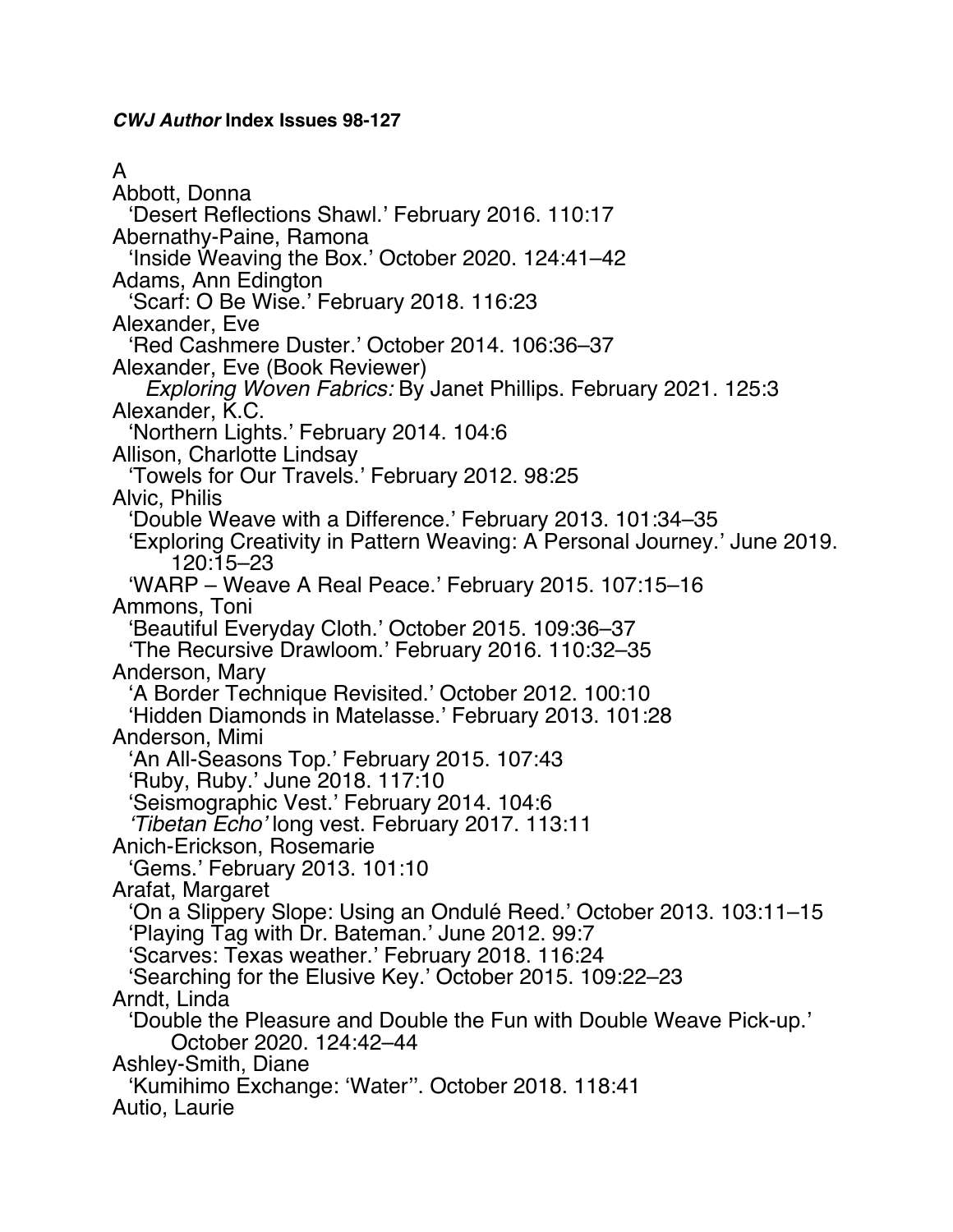'Eight Shafts: Beyond the Beginning: Complex Weavers 40th Anniversary Book.' October 2016. 112:16–22

'The Lady at the Loom: The Colonial Weaver Meets the Jacquard Weaver.' June 2012. 99**:**25–27

Autio, Laurie (Book Reviewer)

*Tablet-Woven Accents for Designer Fabrics: Contemporary Uses for Ancient Techniques:* by Inge Dam. October 2013. 103:2

Autio, Laurie Knapp

'Eight Shafts: Beyond the Beginning. Personal Approaches to Design: Complex Weavers 40th Anniversary Book.' June 2017. 114:6–7 'Jacquard Weaving: A Beginner's Perspective'. February 2017. 113:37–

42

## B

Bachelder, JoAnn

'From Stripes to Blocks and Back Again.' February 2012. 98:32

'Treasures from the Past.' October 2015. 109:34

Banting, Esperanza (Contributor)

'Sample Exchange The Old-Fashioned Way.' February 2014. 104:38 Barker, Donna Jean

'Canary Diamonds.' February 2013. 101:32

'My Fascination with Four Colors.' June 2015. 108:40

Bassett, Sue Parker

'Double Bowknot and Window Sash Table.' June 2014. 105:9–10 Bennett, Siiri

'Weaving a Cube.' October 2012. 100:32–33

Benson, Marty

'Bateman Meets Beethoven.' October 2015. 109:24

'Dr. Bateman and the Basket Case.' June 2012. 99:9

'Mistaken for an Expert.' October 2015. 109:35

'Sassafras *(Sassafras albidum)*.' February 2016. 110:43

'Trompled.' February 2016. 110:8–9

Benson, Marty (Book Reviewer)

*Bateman Weaves, the Missing Monograph: the Basics and Beyond:* by Linda Tilson Davis. June 2017. 114:2

*The Book of Giving: A History of the Ontario Handweavers and Spinners, 1956–1979:* Compiled by J.A. Norris. February 2014. 104: 2

*Color and Texture in Weaving:* by Margo Selby. June 2012. 99:2

*Damask and Opphämta:* by Lillemor Johansson. June 2014. 105:5

*Exploration of Colour Pattern in Single Four-Tie Unit Weave:* by Ingrid Boesel. June 2014. 105:2

*Interlaced: The Weavers' Guild of Boston Celebrates 90 Years of Friendship and Education:* Laurie Knapp Autio, Elaine Steward Palmer, Carol Birtwistle, Florence Feldman-Wood, Carmela M.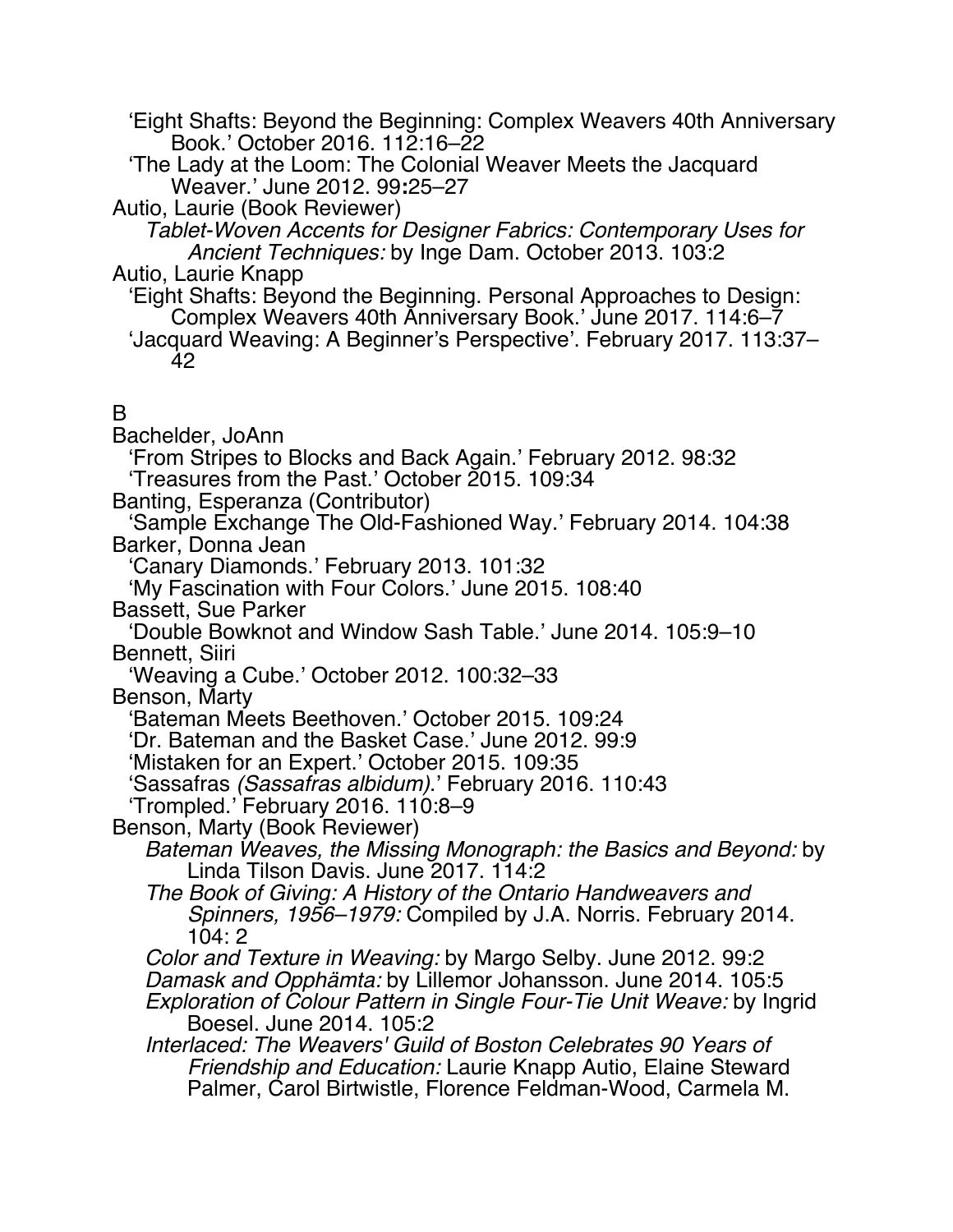Ciampa, and Linda Snook, Editors. February 2013. 101:2 *Interlacing: the Elemental Fabric:* by Jack Lenore Larsen with Betty Freudenheim. October 2013. 103:4 *Manual of Swedish Handweaving:* by Ulla Cyrus-Zetterström. October 2014. 106:2 *Maya Threads: A Woven History of Chiapas:* by Walter F. Morris, Jr. and Carol Karasik. February 2016. 110:3 *Pattern and Loom:* by John Becker. October 2013. 103:5 *Ply-Splitting from Drawdowns: Interpreting Weave Structures in Ply-Split Braiding:* by Barbara J. Walker. February 2014. 104:3 *Simple Weaves:* by Birgitta Bengtsson Bjork and Tina Ignell. February 2013. 101:2 *Warp and Weft: A Dictionary of Textile Terms:* by Dorothy K. Burnham. February 2012. 98:2 *Weave Classic Crackle & More:* by Susan Wilson. June 2012. 99:2 *The Weaver's Inkle Pattern Directory:* by Anne Dixon. October 2012. 100:2 *Weaving a Chronicle:* by Judith Poxson Fawkes. October 2012. 100:2 *Weaving Lives at 65: Projects from an Anniversary Exhibition:* Edited by Mimi Smith and Gretchen Wheelock. February 2012. 98:2 *Weaving on 3 shafts:* by Erica de Ruiter. October 2017. 115:2 *Weft-Faced Pattern Weaves: Tabby to Taquete:* by Nancy Arthur Hoskins. June 2013. 102:2 Berger, Nancy 'Gillian's Wedding Towels.' February 2012. 98:5 Bergeron, Pauline 'Overshot with Brocade.' February 2013. 101:11 Bérubé, Louise Lemieux 'Double Weave Pick-Up.' February 2021. 125:9–13 Bialek, Wendy 'Spirit Vessel.' February 2014. 104:7 Blackburn, Maurice 'Computerized Loom Control – A Different Approach.' October 2012. 100:39–42; errata February 2013. 101:5 Blackmon, Andrea (Contributor) 'Tied Weaves Study Group 2016.' October 2016. 112:39–40 Blair, Amy 'The Evolution of a Drawloom Warp.' February 2021. 125:42–44 Bobbins, Matthew Ian 'Prayer to a Vortex.' February 2015. 107:5 Bobisud, Helen 'Waffling Around.' June 2013. 102:18–21 Boer, Dinette '100 Years of Bauhaus, An Inspiration.' February 2020. 122:31 'LibraryThing for Handweavers Part II: LibraryThing User Notes Supplementary Information.' October 2021. 127:32–42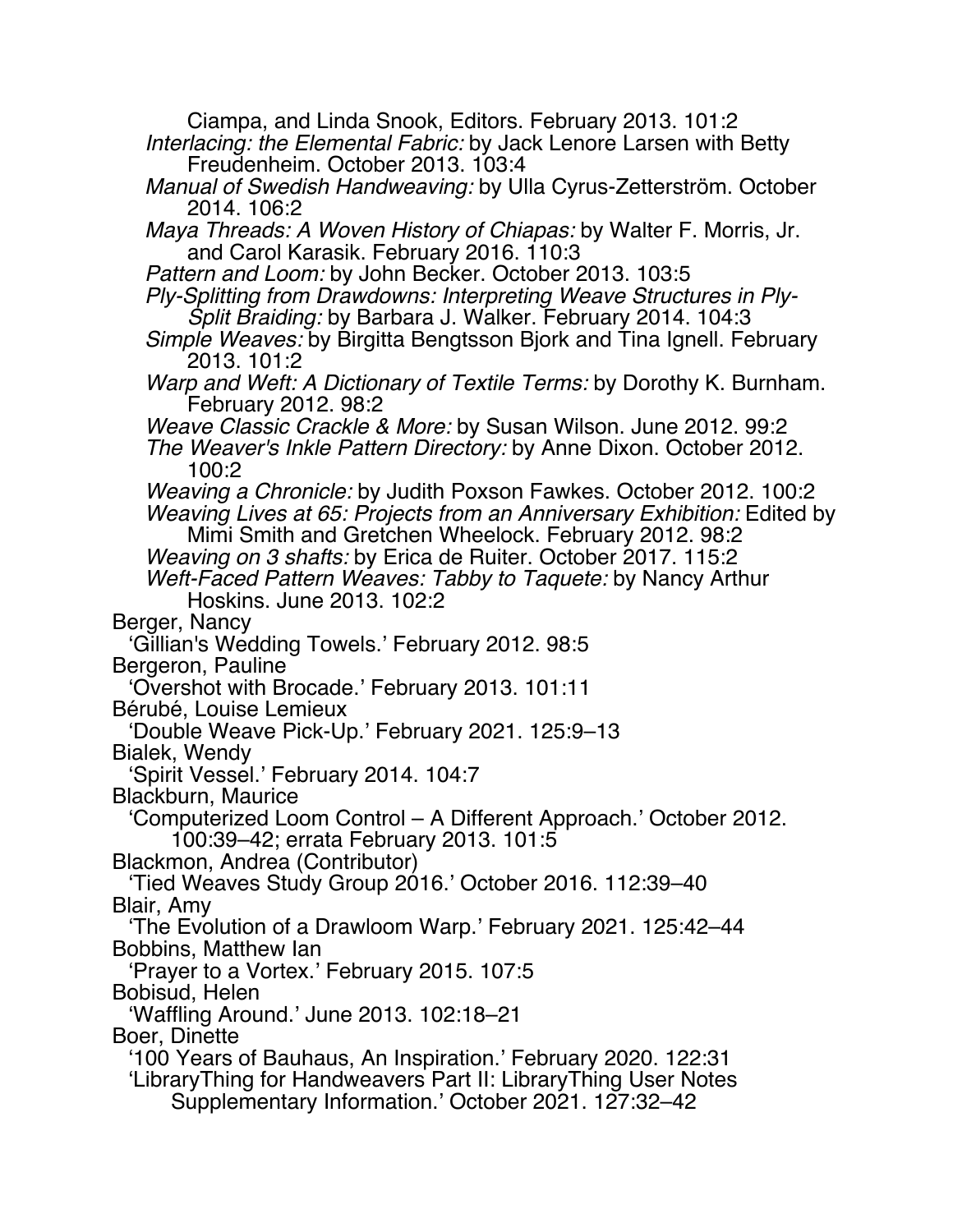'LibraryThing for Handweavers.' June 2021. 126:22–24 'Noren in Leno.' February 2020. 122:42–43 Boer, Dinette (Netty) 'Leonardo da Vinci's Creativity Strategy A methodical approach to design for handweavers'. February 2018. 116:3–14 Bogdonoff, Dondra 'Edge of the Woods': Wall hanging - linen. June 2020. 123:21 Bolt, Cyndi (Contributor) 'Sample Exchange The Old-Fashioned Way.' February 2014. 104:39 Boniface, Ann *'Jazz It Up'* scarf. February 2017. 113:12 Booker, Cally 'A Structural Challenge.' February 2013. 101:25–26 'Exploring Double Huck.' October 2020. 124:21–23 'Kumihimo Exchange 2018: 'Water''. October 2018. 118:31 'Lost Ice.' June 2018. 117:11 Boss, Mariellen 'Fine Silk in Plaited Twil.' October 2018. 118:17 Bowman, Susan 'Complex Weavers Award Ribbon for 2014.' February 2015. 107:4 'Complexity 2018 – a Report.' February 2018. 116:21 'COMPLEXITY 2018: Innovations in Weaving.' June 2017. 114:8–9, June 2018. 117:8–9 'Desert Sky.' June 2018. 117:12 Boykin, Susan 'Pentacost.' February 2012. 98:5 Bright, Kathy 'SCARF: Embers.' February 2019. 119:11 Briney, Sue 'Double Weave with Differential Shrinkage.' February 2013. 101:31 Broad, Sue 'Barista-Espresso.' February 2015. 107:6 Brooks, Sandra 'Kumihimo Exchange: 'Water''. October 2018. 118:38 Broughton, Cynthia 'Blocks and Asymmetric Curve.' October 2012. 100:25 'Leaf Image in Tied Weave.' October 2018. 118:23–24 'Look Ma, No Knots.' June 2012. 99:32 'My Method of Sectional Warping a Small Two-Color Sample Warp on an AVL Loom with the AVL Tension Box.' June 2015. 108:32–34 Broughton, Cynthia (Contributor) 'Tied Weaves Study Group 2016.' October 2016. 112:40 Buchman, Ruth 'Night & Day / Day & Night.' February 2014. 104:7 Buse, Kathy *'Autumn Leaves*' scarf. February 2017. 113:12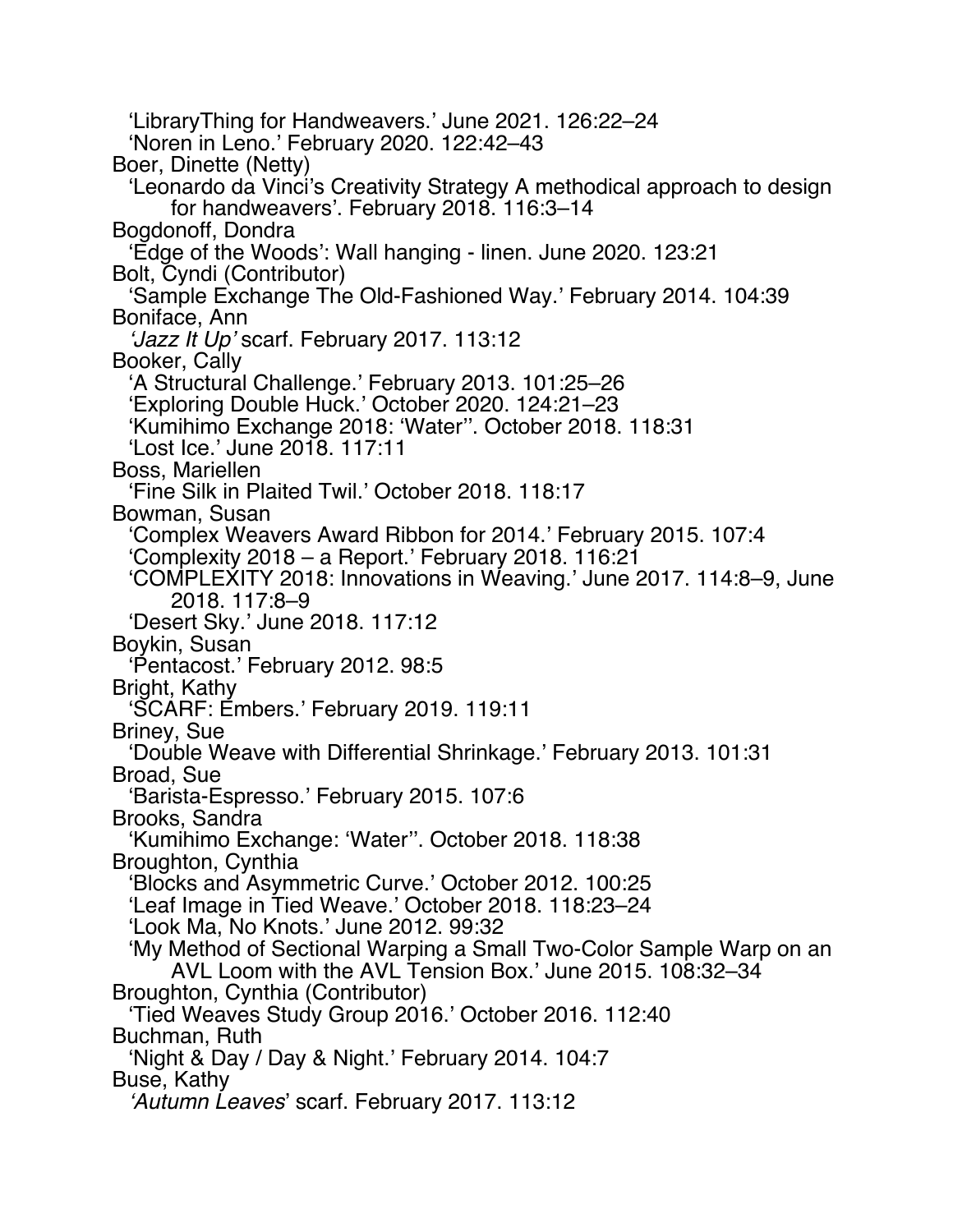Butler, Su

'An Unwitting Inspiration.' October 2012. 100:12–14

'Rainy Day.' June 2018. 117:13

'Senescence': Wall hanging - Cotton, silk. June 2020. 123:22

'Simplified Shaft Switching Using a 'Mini-Switcher''. October 2016. 112: 14–15

Butler, Su (Book Reviewer)

*3-D Hand Loom Weaving: Sculptural Tools and Techniques:* By Sally Eyring. February 2021. 125:2

Butler, Su (Compiler)

'Tied Weaves Study Group 2016.' October 2016. 112:39–44

Butler, Su (Contributor)

'Tied Weaves Study Group 2016.' October 2016. 112: 40–41

# C

Cabrol, Barbara

'Diamond and Peacock Textures in Woven Shibori.' February 2014. 104:22–23

Caldwell, Anita and Jette Vandermeiden

'The Little Loom that Could: Converting a Table Loom to a Drawloom.' February 2015. 107:17–20

Calnan. Liz

'Double Weave—Just Play!.' June 2013. 102:39–40

Capogrossi, Pat

'Through Thick and Thin.' February 2015. 107:6

Caracausa, Lorelei

'Shawl: *Iridescence*.' February 2020. 122:18

Carey, Sharon

'Creating an "Extra" Color.' October 2014. 106:44–45

Carey, Sheila

'Designing Deflected Double Weave Using an Overshot Draft.' October 2020. 124:24–25

'Double Weave Study Group.' February 2013. 101:17

'Overshot as Double Weave on Eight Shafts.' February 2013. 101:18–19 Carlson, Marian

'Hin und Wieder Snowflakes.' October 2018. 118:22 Carrico, Margriet

'Crinkles Up, Down and Sideways.' February 2014. 104:30–31 Chiu, Tien

'"Kodachrome" – Designing for the Runway.' February 2012. 98:36–37 'A Comparison of Jacquard Looms.' June 2015. 108:13–15

'Autumn Splendor.' June 2012. 99:28–29

'Complex Color Simulations in Photoshop.' June 2014. 105:30–32

'Designing Fabric with Meaning.' October 2013. 103:32–33

'Designing Taqueté on a Two-Tie Threading.' June 2013. 102:37–38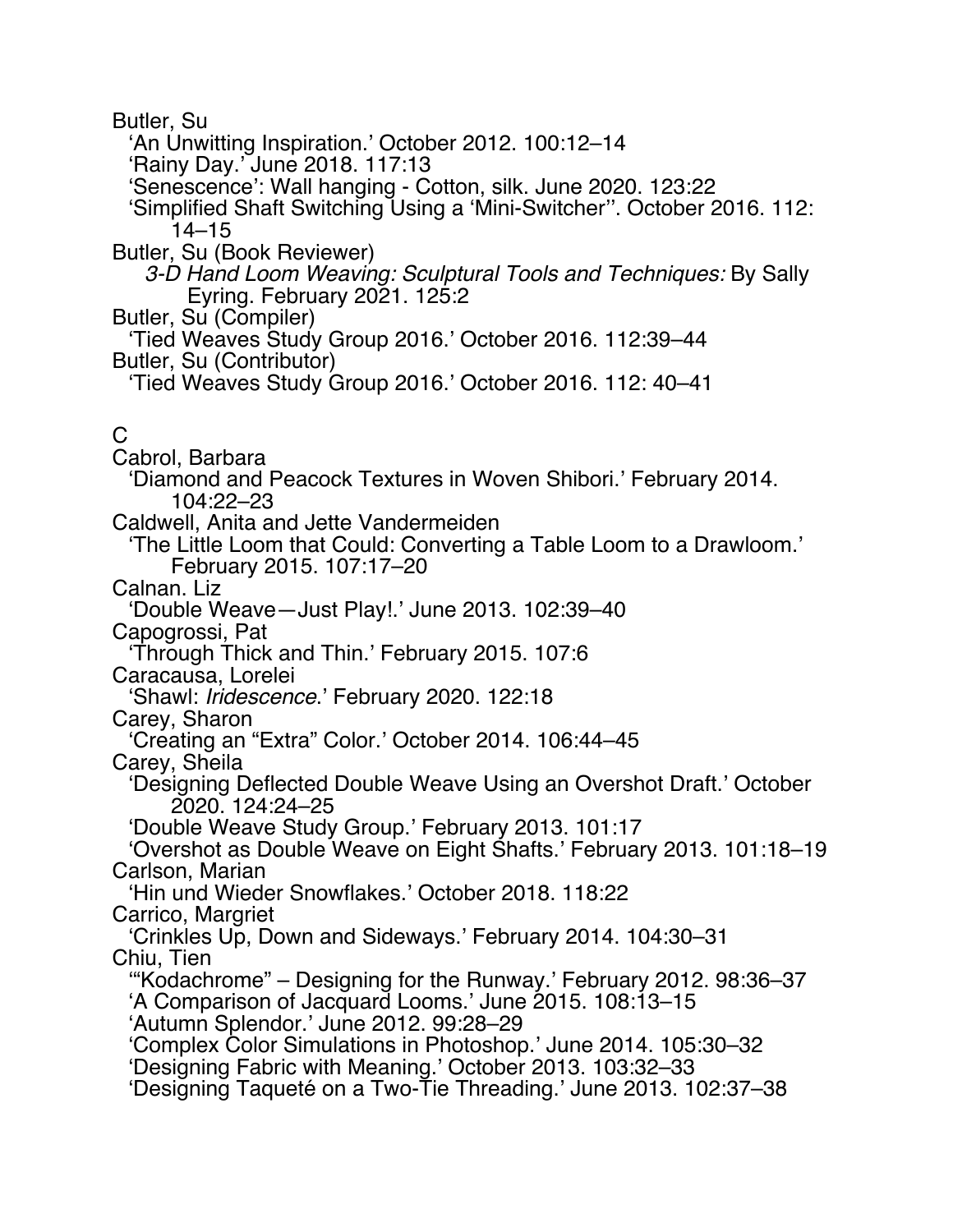'Phoenix.' October 2014. 106:39 'Risk Management in Creative Projects.' October 2012. 100:7–8 'Stenciling on Warps.' October 2014. 106:13–15 Chiu, Tien (Book Reviewer) *2 be tied or not 2 be tied: e-weaving tutorials, book 1: not tied:* by Marg Coe. June 2013. 102:3 *Designing 4 the Future: A Digital Weave Primer:* by Marg Coe. February 2013. 101:3 *Ikat on the Loom:* by Elda Kohls. October 2012. 100:3 Chronister, Nancy 'A Sticky-Note Treadling Guide.' October 2014. 106:7 Coatney, Cathy 'Hot Shot.' October 2015. 109:27–28 Coe, Marg 'Different Ratios in Double Weave.' February 2013. 101:27 'Tech Talk – Let's Face It'. June 2014. 105:5–6 'Tech Talk: Paul O'Connor: Scientist, Weaver, Educator'. October 2013. 103:6–7 'Tech Talk.' February 2012. 98:4, February 2013. 101:4, February 2014. 104:4, June 2012. 99:3, June 2013. 102:3–4, October 2012. 100:4 *'*What's DDW Called When It Doesn't Deflect*?*'. February 2013. 101:43– 44 Coffey, Sherri (Book Reviewer) *Ikat: The Essential Handbook to Weaving with Resists:* by Mary Zicafoose. October 2021. 127:3 Coffey, Sherri Woodard 'Weft-faced Ikat.' February 2014. 104:34–36 Connell, Brucie *'*Squares and Lines'. February 2013. 101:35 Coolidge, Virginia 'Handwoven Vest.' February 2015. 107:32 Croft, Liz 'Deflected Double Weave Snood\*.' October 2020. 124:29–31 Curtiss, Nancy (Book Reviewer) *Wool: Unraveling an American Story of Artisans and Innovation:* by Peggy Hart. October 2018. 118:3 D. Dalkowski, Mary-Anne 'Braid Exchange 2018: 'Water''. October 2018. 118:32

Dam, Inge

'Child's World'. June 2018. 117:14

Dam. Inge

'Twists and Turns': Scarf - Cotton. June 2020. 123:23

Davis, Linda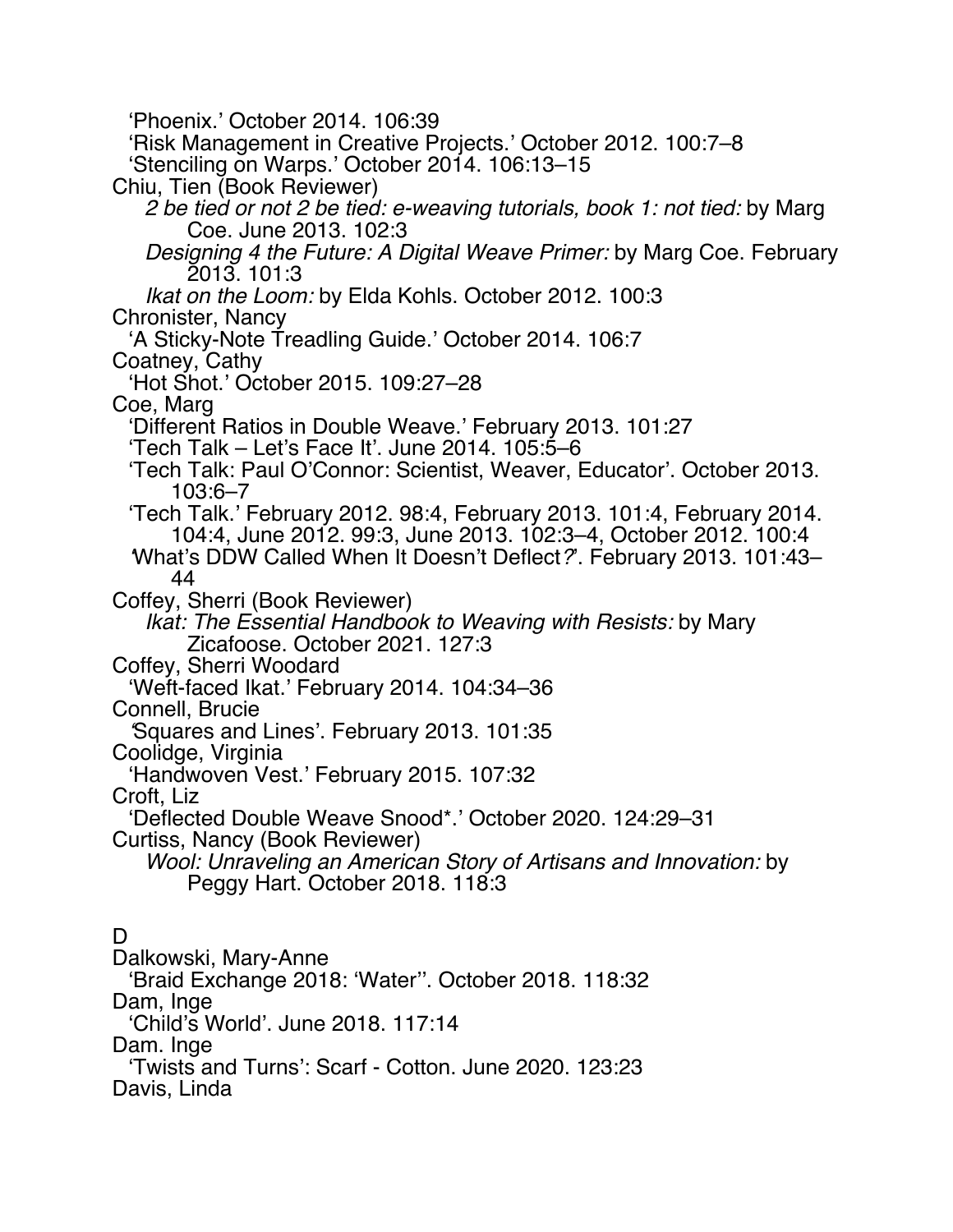'26-Shaft Cruzaad.' October 2012. 100:20–21 'A-Mazing Jacket.' February 2012. 98:6 'Playing with 10-thread Bateman Blends.' October 2015. 109:30–33 'Remembering Wanda Shelp:108 A Complex Weavers Wonder.' June 2015. 108:5–8 Davis, Linda L. 'Patchwork in Park Threading.' June 2012. 99:10 Davis, Valerie 'Silver Belt Series.' February 2012. 98:6 Day, Lyn (Contributor) 'Sample Exchange The Old-Fashioned Way.' February 2014. 104:40 de Ruiter, Erica with Kati Meek, Drawdowns by Marian Stubenitsky 'Loom-Woven Tubular Selvedges.' June 2016. 111:26–28 de Souza, Diane 'Getting Comfortable With Weaving Software.' June 2014. 105:33–34 Deeds, Deanna 'Trade Winds.' February 2013. 101:11 DeHart, Ivy '3-D Interlacement Motif Using Back Fill Draft.' October 2014. 106:40–41 'Complex Weavers Award Ribbon for 2017.' February 2018. 116:22 Interlaced Ribbons. February 2015. 107:7 Devai, Edna 'Frickinger Plate 46 Revisited.' October 2018. 118:October 2018. 118–19 'Louis Serrure's Satin Flowers'. October 2012. 100:31 'The Way I Use My AVL Warping Wheel.' October 2014. 106:6 Frickinger Plate 46 Revisited. October 2018. 118:18–19 Dixon, Anne 'Diamond Jubilee.' October 2012. 100:28–29 Doherty, Mary G 'Waves and Reflections.' June 2015. 108:44 Donald, Pat (Book Reviewer) *The Spinning Wheel Sleuth Hand Looms Supplements #1 to #10—1998 to 2007:* Florence Feldman-Wood, Editor. June 2015. 108:4 Donald, Pat (Contributor) 'Sample Exchange The Old-Fashioned Way.' February 2014. 104:40–41 Donde, Karen 'Black Feathers.' June 2018. 117:15 'Complexity 2022 Jurors Share Advice for Entrants.' February 2021. 125:4–5 'Complexity 2022: The Road to Selection Passes Through the Prospectus.' June 2021. 126:4–5 'Complexity: Innovation on Display.' October 2020. 124:7 'Fabrik (Factory).' February 2020. 122:37–39 'Isle of Skye: Scarf' - Tencel, silk. June 2020. 123:24 'Scarf: *Through Forest and Field.'* February 2021. 125:7 'Starshine Jacket.' February 2013. 101:11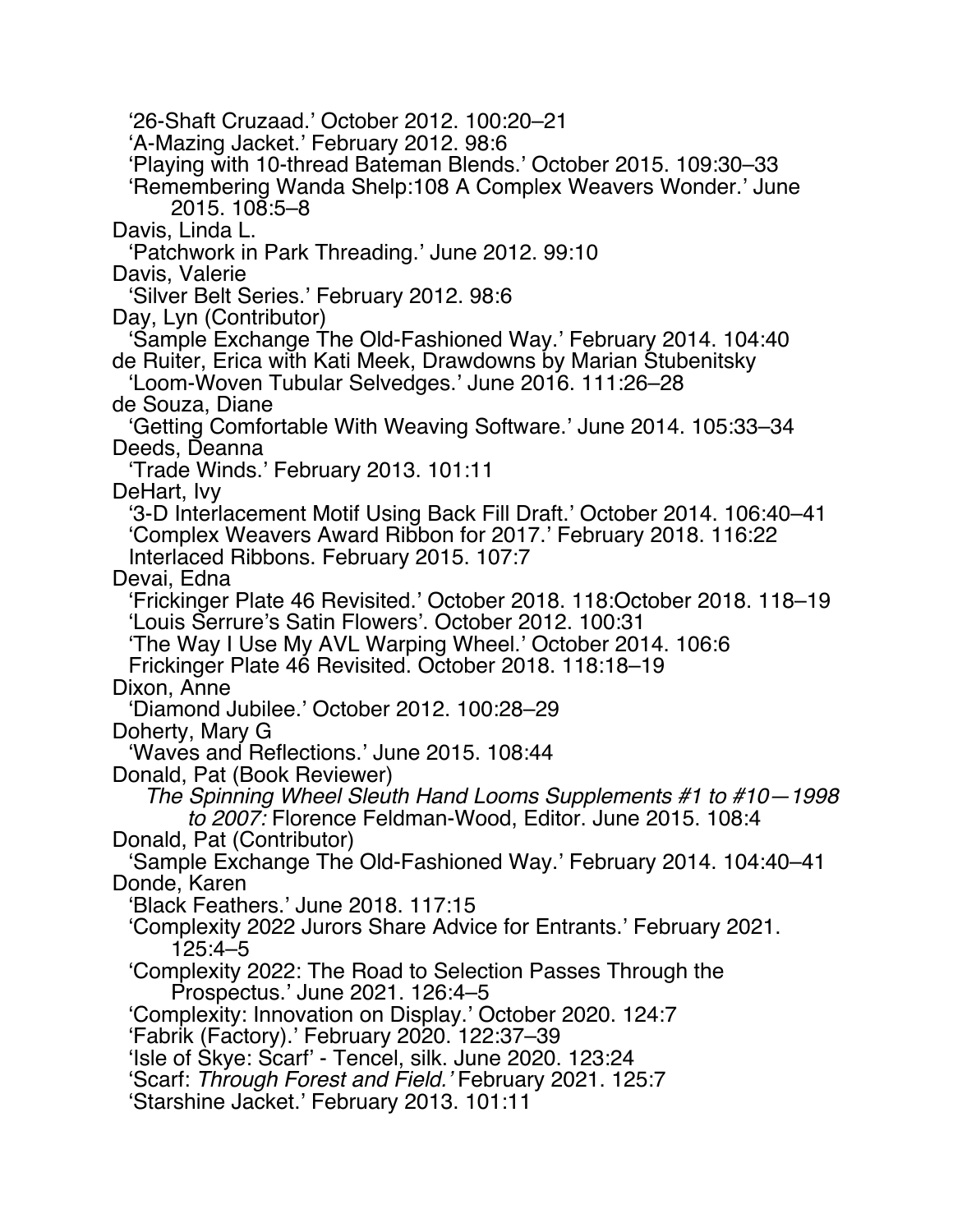Driscoll, Eileen

'Designing a Fabric Collection for Clothing.' October 2013. 103:20–21 'Earth and Sky Jacket.' February 2012. 98:40 'Kumihimo Exchange 2017.' October 2018. 118:33 Driscoll, Eileen (Contributor) 'Tied Weaves Study Group 2016.' October 2016. 112:41 Dudfield, Dianne 'Shawl: Kowhai tree.' February 2018. 116: 25 Dumke, Judy 'Sample Exchange The Old-Fashioned Way.' February 2014. 104:38–40 Dumke, Judy (Contributor) 'Sample Exchange The Old-Fashioned Way.' February 2014. 104:41–42 Duncan, Beth 'Double Weaver.' February 2013. 101:37 Dunning, Melissa Weaver (Book Reviewer) *Weaving Shaker Rugs:* by Mary Elva Congelton Erf. June 2016. 111:2– 3 Duxbury, Laurie (Contributor) 'Tied Weaves Study Group 2016.' October 2016. 112:41–42 E Earl, Josephine 'Celtic Knotwork Resources and Weaving.' February 2013. 101:6–9 Ekholm, Collyer (Book Reviewer) *Kongo-Gumi A Cacophony of Spots–Coils–Zags–Lines:* by Rosalie Neilson. October 2013. 103:3 Elliott, Carole 'Red Heather Wool and Cashmere Jacket.' February 2015. 107:34 Erlebach, Karen 'Autumn Duet Double Weave Scarf.' February 2013. 101:21–22 'Four-Block Double Weave in the DACA Photo Challenge 2020.' October 2020. 124:39–40 'On the Beach.' June 2013. 102:32–33 'Three-Block Double Weave Bag Fabric to Co-ordinate with Cotton Lawn Dress Fabric.' October 2020. 124:26–27 Evans, Elizabeth 'Fine Yarn and Gossamer Cloth.' June 2016. 111:38–39 'Using Leonardo da Vinci's Creativity Strategy to Develop My Creative Sample for the Oscar Bériau Study Group'. October 2018. 118:13–14 Eyring, Sally '3D Loom Woven Ruffled Vest.' February 2015. 107:7 'Planning a Clothing Warp for 2-D and 3-D Fabric.' June 2020. 123:36–43 F

Faulkner, Kay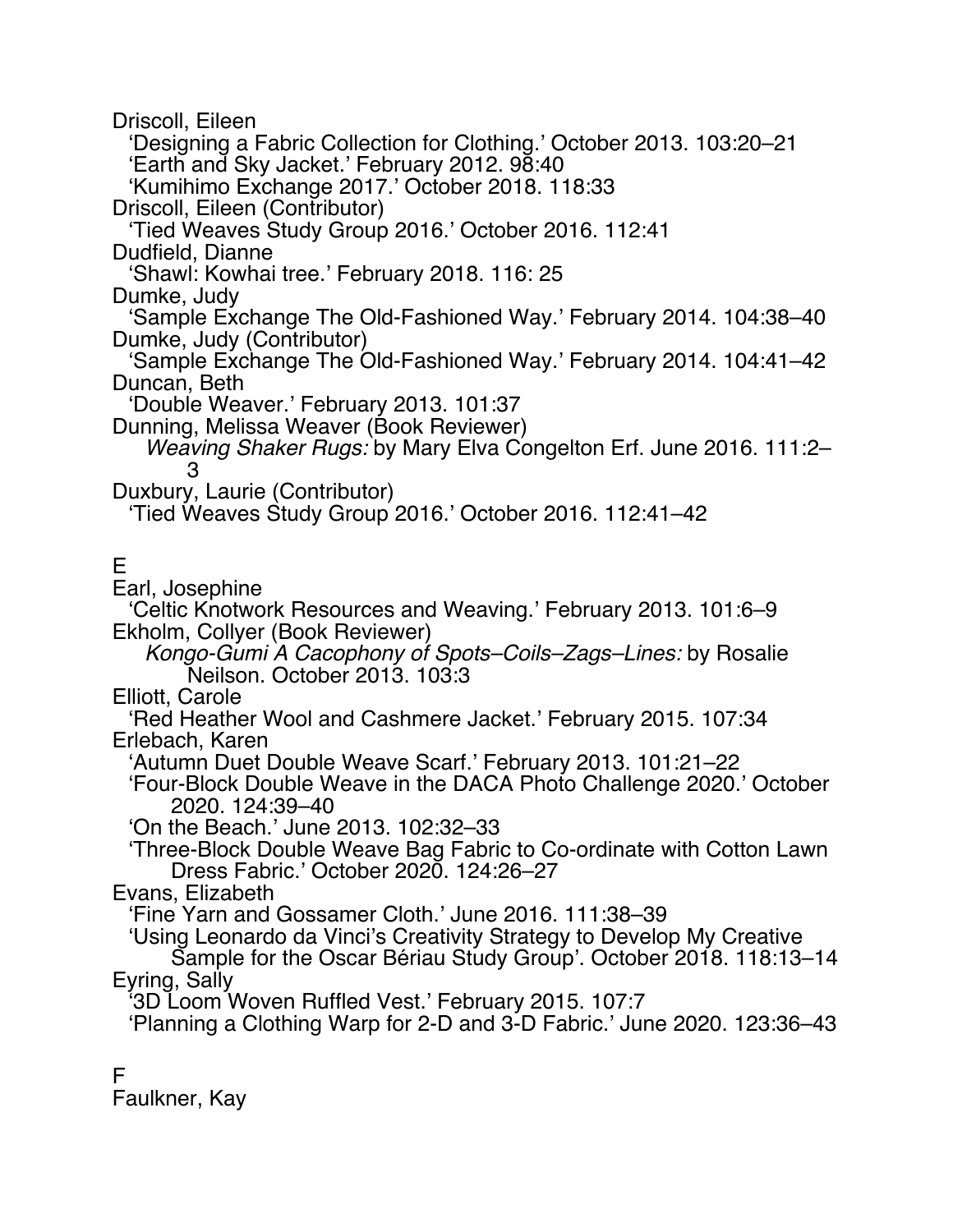'A Drawloom by Any Other Name.....' February 2016. 110:36–37 'Damask Circles with Warp Shibori.' February 2012. 98:24 'New Robes for the Judges of the High Court of Australia.' February 2017. 113:3–5 'Sotis: A Woven Structure from West Timor, Indonesia.' October 2012. 100:37–38 'Woven Shibori and Sotis: Two Techniques Together.' February 2014. 104:25–26 Faulkner, Kay, Carolyn Gritzmaker, Marty Benson and Jette Vandermeiden 'Quartet: Leaves Waalre Damask Exhibition 2014.' February 2016. 110:42–44 Faus, Kara 'The Mechanics of Weaving with Polychrome Parallels.' February 2020. 122:14–16 Flanagan, Jayne 'Study Groups: the Start and the Heart.' October 2016. 112:6 Flint, Tim (Book Reviewer) *Handloom Weaving Technology:* by Allen A Fannin. February 2012. 98:3 Flynn, Bridget 'Table Runner: *Eight-Shaft Multiple Tabby*.' February 2020. 122:19 Folz, Chriztine 'Old Men: The Designing of a Tapestry for a Hand Jacquard Loom.' June 2012. 99:33–39 Forsythe, Kathy 'Kumihimo Exchange 2018: 'Water''. October 2018. 118:34 Fortin, Sarah 'Complex Weavers Award Ribbon for 2018.' February 2019. 119:10 'Crimson Fire.' February 2014. 104:7 *'Opalescent Seas'.* February 2017. 113:12 'Opposites': Scarf - Cotton. June 2020. 123:25 'Wine Country coat.' February 2016. 110:18 'Yardage: playing with blocks.' February 2018. 116:26 Foster, Pat 'An 18th-Century Draft.' October 2018. 118:21 'Hana Ori.' February 2017. 113:26–28 French, Louise 'Scarf: *Rhythm in Blue*.' February 2020. 122:20 Furness, Suzy 'Dawn to Dusk.' June 2018. 117:16 'Do Not Use Images of Flowers for Assessment.' June 2018. 117:18 'LEDs Can Light Up the Liftplan.' June 2014. 105:7–8 'Spring Promises': Wall hanging - silk, wool, polyester. June 2020. 123:26 'The Luck of the Draw (Loom).' February 2012. 98:20–21 'Two Tips and Some Lampas Variations.' June 2017. 114:35–37 'Which Part of the Whole (Fig Tree, Ocean, Earth) Doesn't Need Our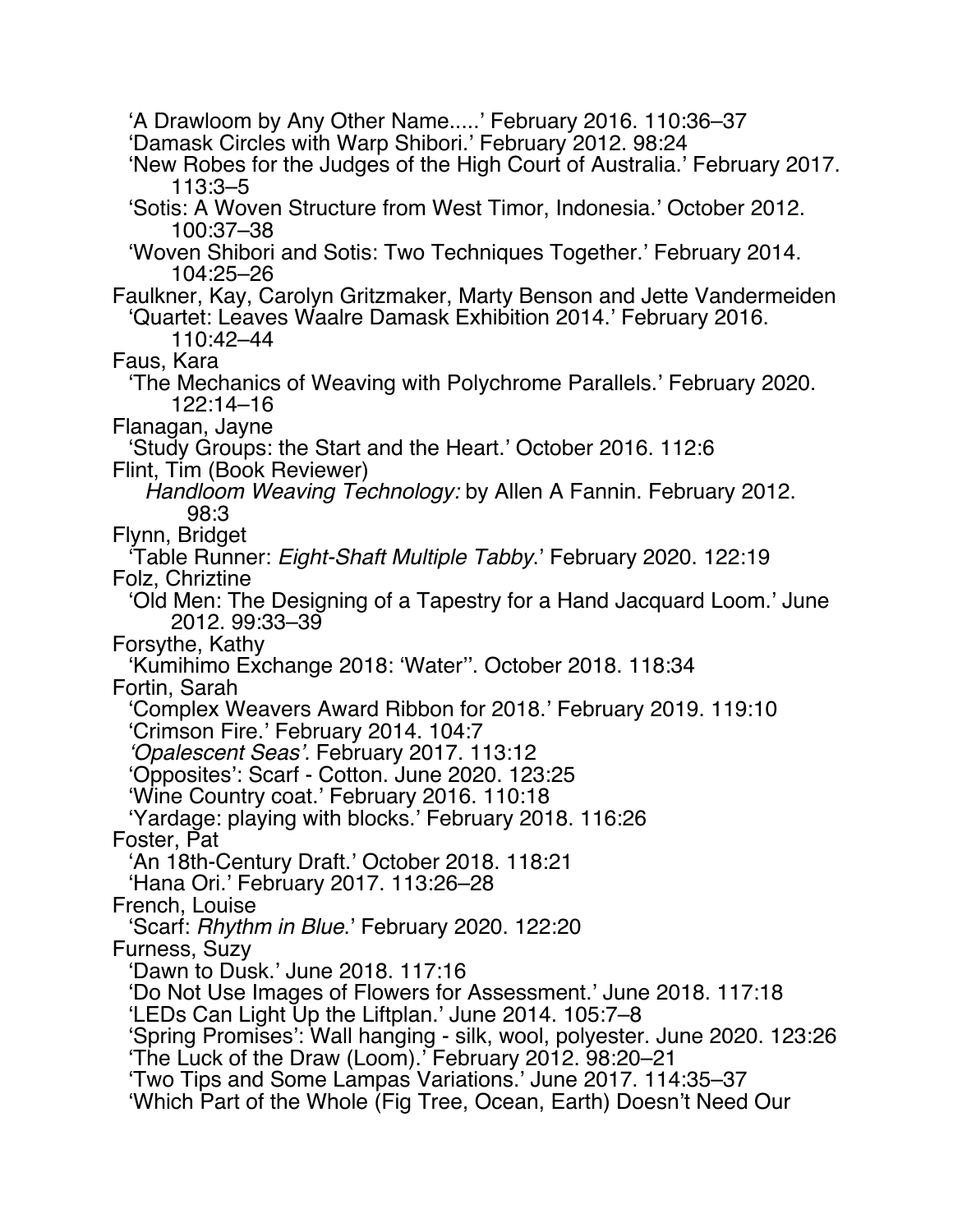Care?'. June 2018. 117:17 Fusey, Isabelle 'Tapis de Chenille.' June 2016. 111:40–41 G Galliker, Julia and Bogensperger, Ines 'Spiral Textile 2.0: Ancient Textiles—Modern Hands.' February 2018. 116:40–43 Gardett, Roxane 'All-Natural Clothing Shaped on the Loom.' February 2016. 110:9–11 'Designing: Form Follows Function.' October 2013. 103:30–31 Gibson, Brenda ''Poppies' in Four-Colour Double Weave'. June 2015. 108:35–38 'Aid to Sleying the Reed in Back-to-Front Warping.' February 2021. 125:28 'Cityscape Reflections.' June 2018. 117:19 'Trio of Wall Hangings in Layer Exchange.' October 2020. 124:33–37 'Waste Nothing.' February 2016. 110:19 Giddings, Louise 'Birds and Flowers Bedspread.' October 2019. 121:41–43 'Table Linens in Double Weave Overshot.' October 2014. 106:42–43 Gingras, Marguerite 'Complex Weavers Award Ribbon for 2019.' February 2020. 122:17 'Fish Gathering.' February 2012. 98:6 'Samples in Six-Shaft Satin.' October 2014. 106:17–19 *'Summer Lighting'* scarf. February 2017. 113:14 'Throw: *For Emile*.' February 2020. 122:21 Gladstone, Carla X. 'Bridges Conference Report.' October 2013. 103:10 'Low-Tech Liftplan Management.' February 2019. 119:3–5 'Share Your Knowledge: Poster Sessions at Complex Weavers Seminars.' October 2019. 121:3–5 'Warp Permutations on Four Shafts: Part II.' October 2013. 103:39–41 'Warp Permutations on Four Shafts.' February 2013. 101:41–42 'Weaving Inspired by Sashiko.' February 2017. 113:21–22 Golden, Marlene 'Fabric Looking for a Garment.' February 2012. 98:38

'Zig-Zag Jacket.' February 2015. 107:42

Goldsmith, Toby

'Shawls: cycles.' February 2018. 116:27

Gordon, Barbara

'Skirt: Snap-crackle-pleat.' February 2018. 116:29

'Wall hanging: In the garden of David.' February 2018. 116:28 Gordon. Barbara June

'Forest Fantasy table linen.' February 2016. 110:20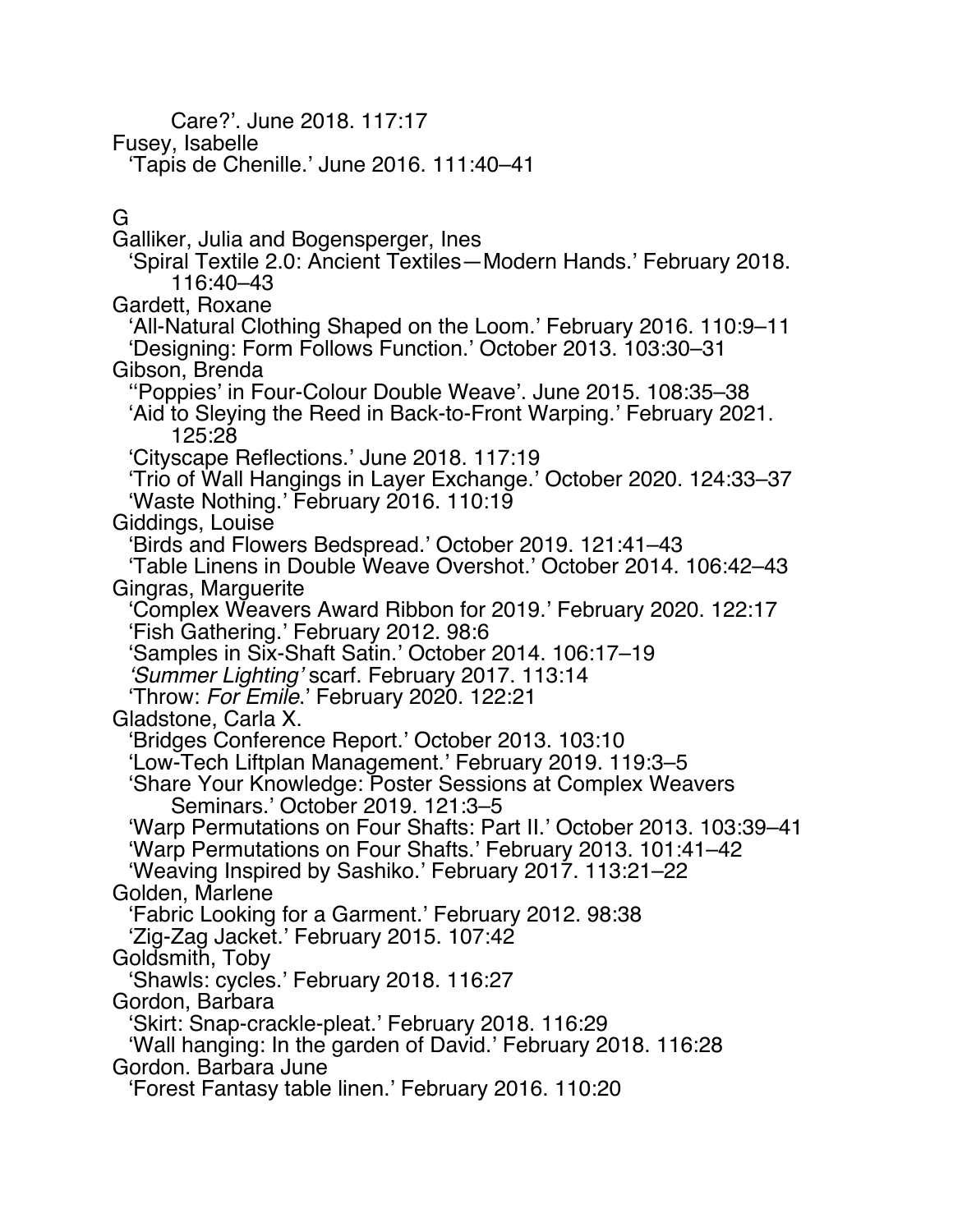Greer, Dee Dee 'A Walk in the Park.' June 2012. 99:5 Gritzmaker, Carolyn 'Bur Oak *(Quercus macrocarpa)*.' February 2016. 110:42 'Bur Oak.' February 2014. 104:8, February 2016. 110:21 H Habrle, Tania 'Shawl: *Mother of Pearl*.' February 2020. 122:22 Hadley, Georgia R. 'Tablecloth #4.' February 2013. 101:12 Haller, Robin 'Gravity of Reality.' June 2018. 117:20 Hardison, Linda 'Cape Breton Coverlets.' June 2014. 105:13–15 Hardison, Linda E. (Book Reviewer) *Celtic Threads: A Journey in Cape Breton Crafts:* by Eveline MacLeod and Daniel W. MacInnes. February 2015. 107:3 *Ozark Coverlets: the Shiloh Museum of Ozark History Collection:* by Martha L. Benson and Laura Lyon Redford. October 2016. 112:3 Harrington, Marilyn 'Shibori in All Its Glory.' February 2014. 104:19–21 Harrington, Sara 'Process of Letting Go.' February 2013. 101:10 Harrington. Marilyn 'Scarf of Many Moods.' October 2020. 124:27–29 Hart, Peggy 'Experiments with Catalogne.' June 2016. 111:42 'Tips and Tricks Textile Photography Under Field Conditions.' June 2017. 114:3 Harvey-Brown, Stacey ''Coals to Newcastle' or 'Jacquards to France''. June 2019. 120:10–14 'Layer Exchange in Four-Shaft Colour-and-Weave.' October 2020. 124:38 'Simple Stitched Double Cloth.' June 2013. 102:14–15 'The Making of Nature in the Making.' October 2014. 106:23–28 'The Remote Presenter How to Be in Two Places at Once.' October 2018. 118:9–11 'UK CW Study Day.' October 2012. 100:5 'When is a Waffle Not a Waffle? ...When It's Honeycomb!'. June 2021. 126:38–39 'Woven Shibori—Tradition With a Twist.' February 2014. 104:27–28 Hauptli, Agnes 'Aurora Borealis.' February 2016. 110:22 'IRIDOS - Iris, Goddess of the Rainbow.' February 2013. 101:12 'Rhythm.' February 2014. 104:8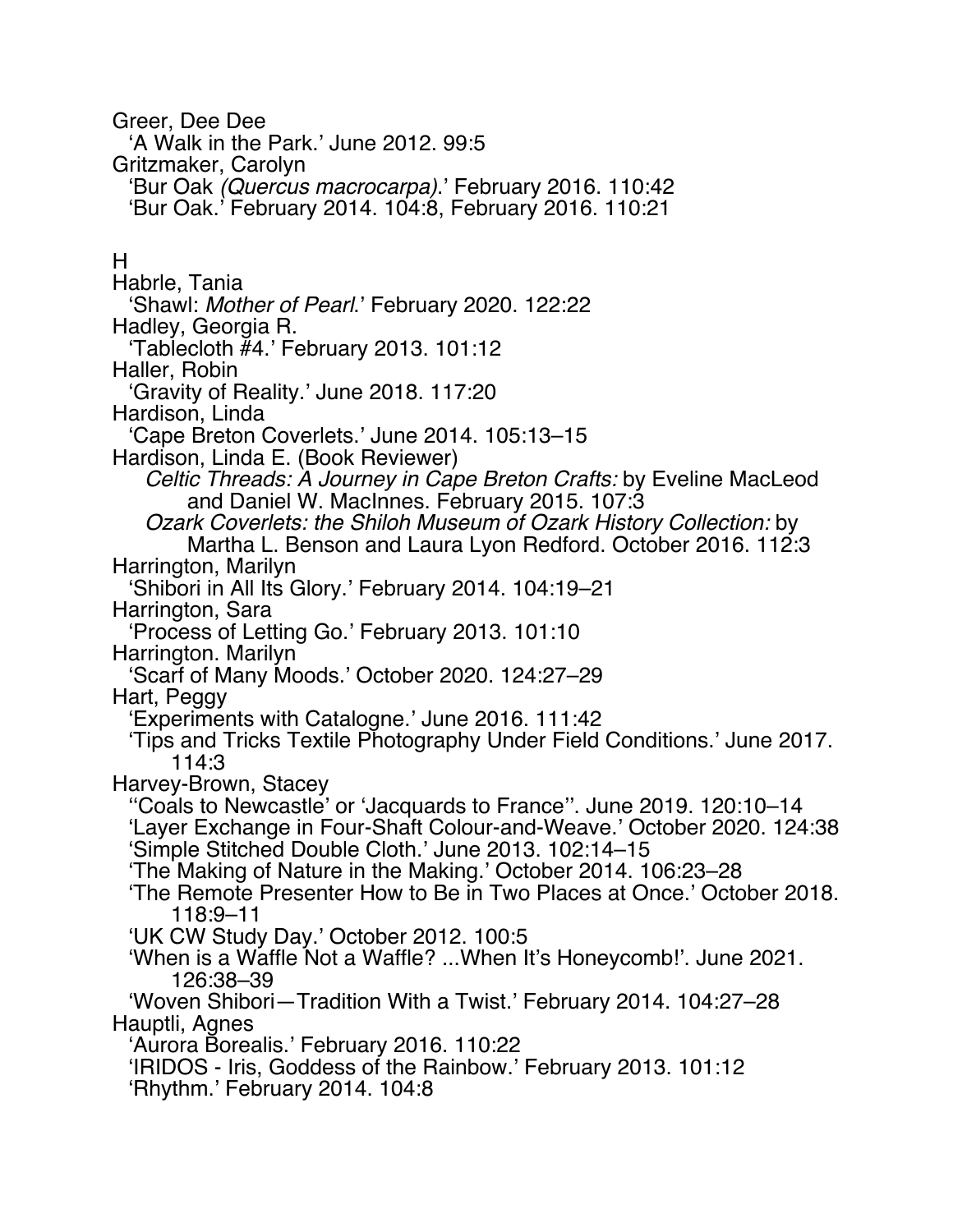Hazel, Lestra

'SCARF: untitled.' February 2019. 119:12

Heggtveit, Marianne

'Anni Albers: *On Designing*.' February 2020. 122:32

'Reiko Sudo + Nuno: An Exhibition of Textiles from Japan.' February 2017. 113:29–31

Herbster, Barbara (Book Reviewer)

*Confessions of a Weaver:* by Sherrie Amada Miller. February 2014. 104: 2

Hicken, Joanne Robbins (Book Reviewer)

*Reconstructing Ancient Linen Body Armor: Unraveling the Linothorax Mystery:* by Gregory S. Aldrete, Scott Bartell and Alicia Aldrete. October 2014. 106:3

*Weaving Innovations from the Bateman Collection:* by Robyn Spady, Nancy A. Tracy and Marjorie Fiddler. June 2016. 111:2

Hoekstein-Philips, Ilse

'Norsk Footrunner: Ways to Visualize Color.' June 2019. 120:7 Holcomb, Deborah

'Exploring Estonian Bandweaving.' February 2016. 110:12–15 Holmes, Kate

'Pseudo-Damask on a Shaft Loom or *The Pope's Stocking*'. February 2021. 125:39–42

Hoskins, Nancy Aarthur

'Fabric Patterns Found in Paintings from Non-Royal Tombs of the Eighteenth Dynasty.' October 2021. **1**27:14–31

Hoskins, Nancy Arthur

'Fabric Patterns Found in Minoan Frescoes from Crete [Part 2].' June 2015. 108:20–24

'Fabric Patterns Found in Minoan Frescoes.' February 2015. 107:21–29

'Fabric Patterns Found in New Kingdom Paintings from Egypt: The Last Pharaohs of the Nineteenth Dynasty.' February 2019. 119:33–43

'Fabric Patterns Found in New Kingdom Paintings from Egypt: The Temples and Tombs of Ramesses II and Queen Nefertari.' June 2018. 117:38–52

'Fabric Patterns Found in Royal New Kingdom Tomb Paintings from Egypt: The Tomb of Amenhotep III.' October 2016. 112:23–38

'Fabric Patterns Found in Royal New Kingdom Tomb Paintings from Egypt: The Tomb of Seti I.' October 2017. 115:23–38

'Fabric Patterns Found in Royal New Kingdom Tomb Paintings from Egypt.' June 2016. 111:17–26

'Fabric Patterns Found in Royal Paintings from the Eighteenth and Nineteenth Dynasties of Egypt.' June 2017. 114:17–28

'Fabric Patterns from the Middle Kingdom Tomb of Khnumhotep II at Beni

Fashion Fit for a Pharaoh: The Tunic of Tutankhamun'. February 2013. 101:44–46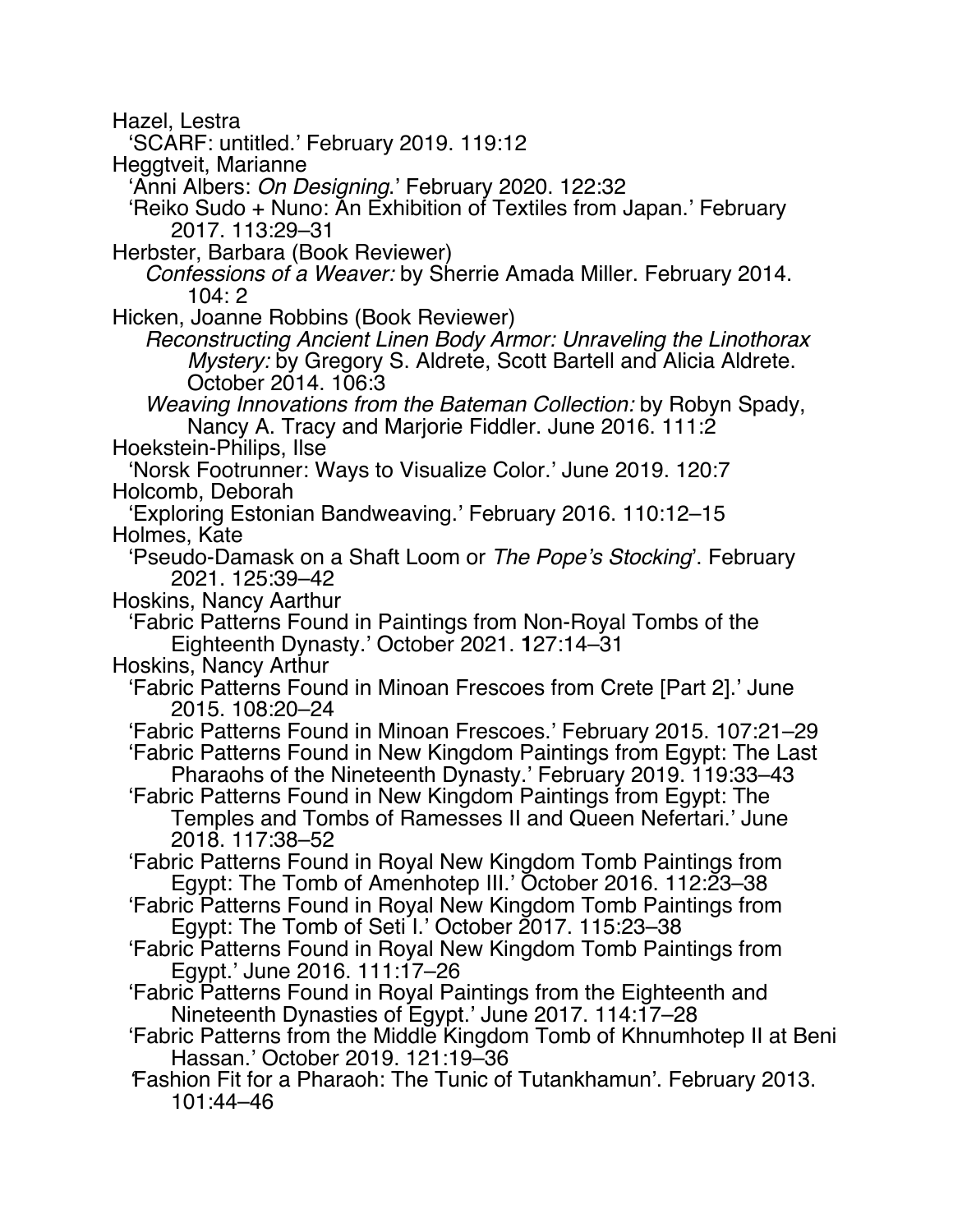'Golden and Gilded Tutankhamun Treasures with Patterned Fabrics.' June 2021. 126:25–38 'Minoan Fabric Patterns Found in Egyptian Tomb Paintings.' October 2015. 109:10–19 House, Edith 'Guess Where?.' February 2012. 98:7 Hubbard, Heather '2013 CW Award Streamers.' February 2014. 104:5 'Adapting Ziegler's Decorated Hearts'. October 2015. 109:38–39 'Deer Folk Motif and Border in Tied Weave.' October 2014. 106:34–35 Hurd, Julie 'Midnight Wildflower Walk.' February 2015. 107:35–36 Hutton, Sandra '"I'm Just Curious. I'd Like to See How it Works. I'm Not Going to Buy a Jacquard."'. June 2015. 108:16–19 'A Special Gift: The Origin of the 'Diane Fabeck Best in Show' Award'. October 2016. 112:10–12 'Why Do European Jacquard Weavers Use a Reed With 30 Dents per Inch?.' June 2017. 114:29 Hutton, Sandra and Amy Norris 'Complex Weavers Award Ribbons.' February 2012. 98:14 Hutton, Sandra S. 'Complexity: The 2014 Exhibition.' June 2014. 105: insert I Inouye, Bonnie 'Abundance': scarf - Tencel, silk. June 2020. 123:27 'Blue Spruce.' February 2012. 98:7 *'Canyon Reflections*' scarf. February 2017. 113:14 'Celebration in Venice.' June 2018. 117:21 'Daydream.' June 2018. 117:22 'Images of Interlacement in Japan.' February 2017. 113:23–25 'Ocean Mystery.' February 2013. 101:12 'Seigaiha, The Wave.' February 2017. 113:34–36 'Turned Taqueté: an Introduction.' June 2014. 105:36–40 Irwin, Bobbie 'Lessons from an Old Linen Towel.' June 2016. 111:9–11 'Weaving Shimmering Colors.' February 2019. 119:27–32 Irwin, Bobbie (Book Reviewer) *The Weaving Patterns of Edward Hussey Being notes on Edward Hussey: His Patern Book, 1787:* by Mary Williams. June 2021. 126:2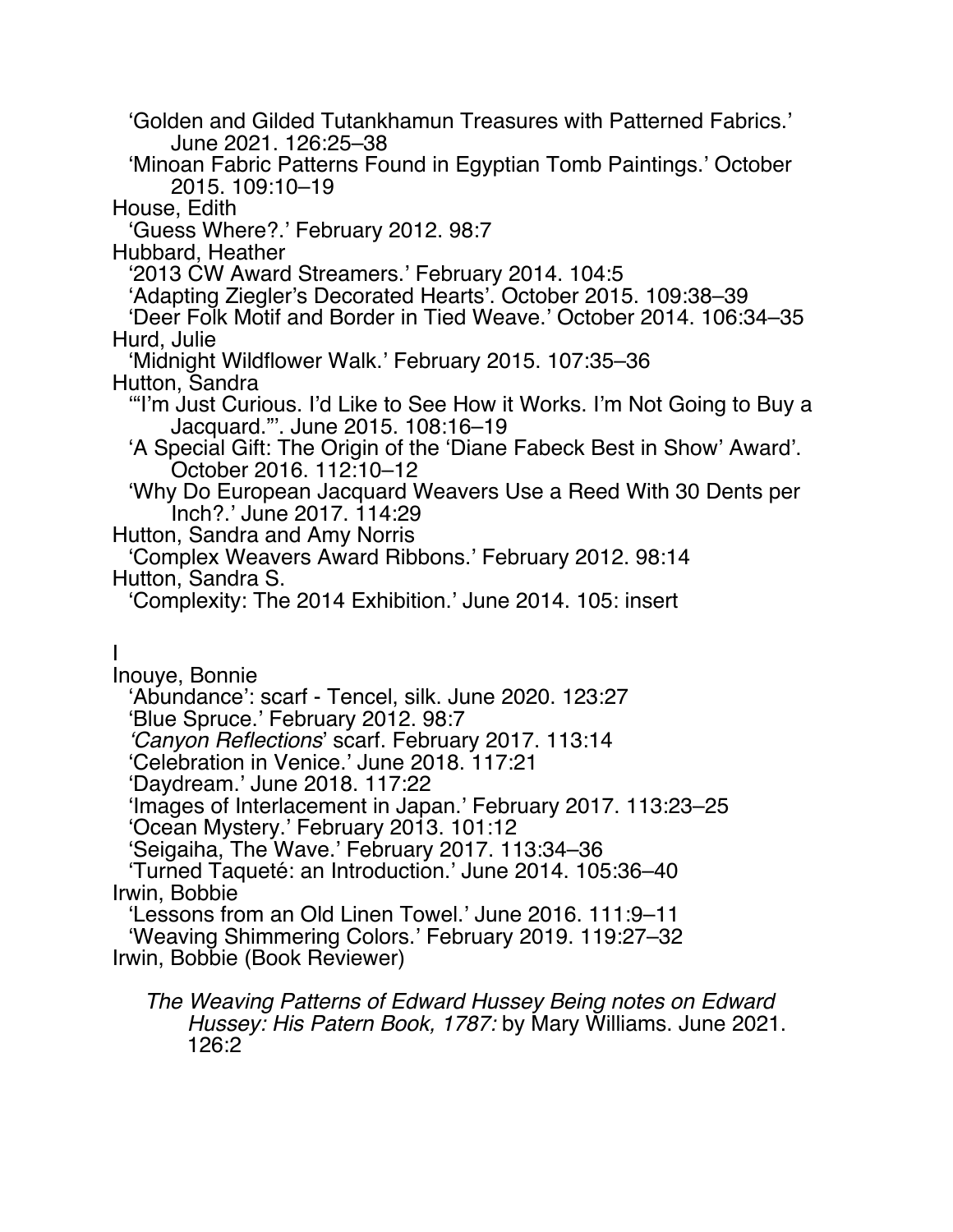J

Jacobs, Dolores

'Anni Albers: *On Weaving*.' February 2020. 122:33

Jacques, Geneviève

'Remous (Whirlwind).' February 2015. 107:9

Jeryan, Richard and Christine Jeryan

'Arte Della Seta—Weaving in the Italian Tradition.' June 2013. 102:41–43 Jessett, Sandy

'Takadai Exchange: 'Water''. October 2018. 118:43–44

Johnson, Beth Ross

*'Flamme* Ikats of France and Spain'. June 2021. 126:40–43 Johnson, Deanna (Book Reviewer)

*'Weaving Iridescence: Color Play for the Handweaver':* by Bobbie Irwin. June 2018. 117:37

*Norwegian Pick-Up Bandweaving:* by Heather Torgenrud. June 2015. 108:3–4

Johnson, Jami

'Adventures in Four-Folor Double Weave.' October 2019. 121:11–14 'Deflected Double Weave.' October 2020. 124:13–15

'Four-Color Double Weave.' October 2019. 121:39–40 Jones, Erica (Contributor)

'Tied Weaves Study Group 2016.' October 2016. 112:42

Juliette-Duex, Rebecca

'BANDANA: X and O.' February 2019. 119:13

K

Kaldenbach, Ginger 'Complex Weavers Award Ribbon for 2020.' February 2021. 125:6 'Complex Weavers Awards 2018.' February 2019. 119:10 'Complex Weavers Awards 2020.' February 2021. 125:6 Kaldenbach, Ginger (Book Reviewer) *'Supplementary Warp Patterning: Turned Drafts, Embellishments, & Motifs':* by Barbara J. Walker. October 2016. 112:2 Kallstenius, Susanne 'Weaving with Fine Wool Yarn.' October 2012. 100:30–31 Kaplan, Debbie 'Assumptions and Play.' October 2013. 103:28–29 'Experimentation in an Overtwisted Warp.' June 2013. 102: 9–11 Kaplan, Deborah 'Shawl: *Noelant*.' February 2020. 122: 23 Karvonen, Pirkko 'Eight-Shaft Summer and Winter Wall Hanging.' June 2014. 105:35 Kattel, Yvonne 'Shawl: 21st Century plaid.' February 2018. 116:30 Kaufman, Marguerite and Kathy Alexander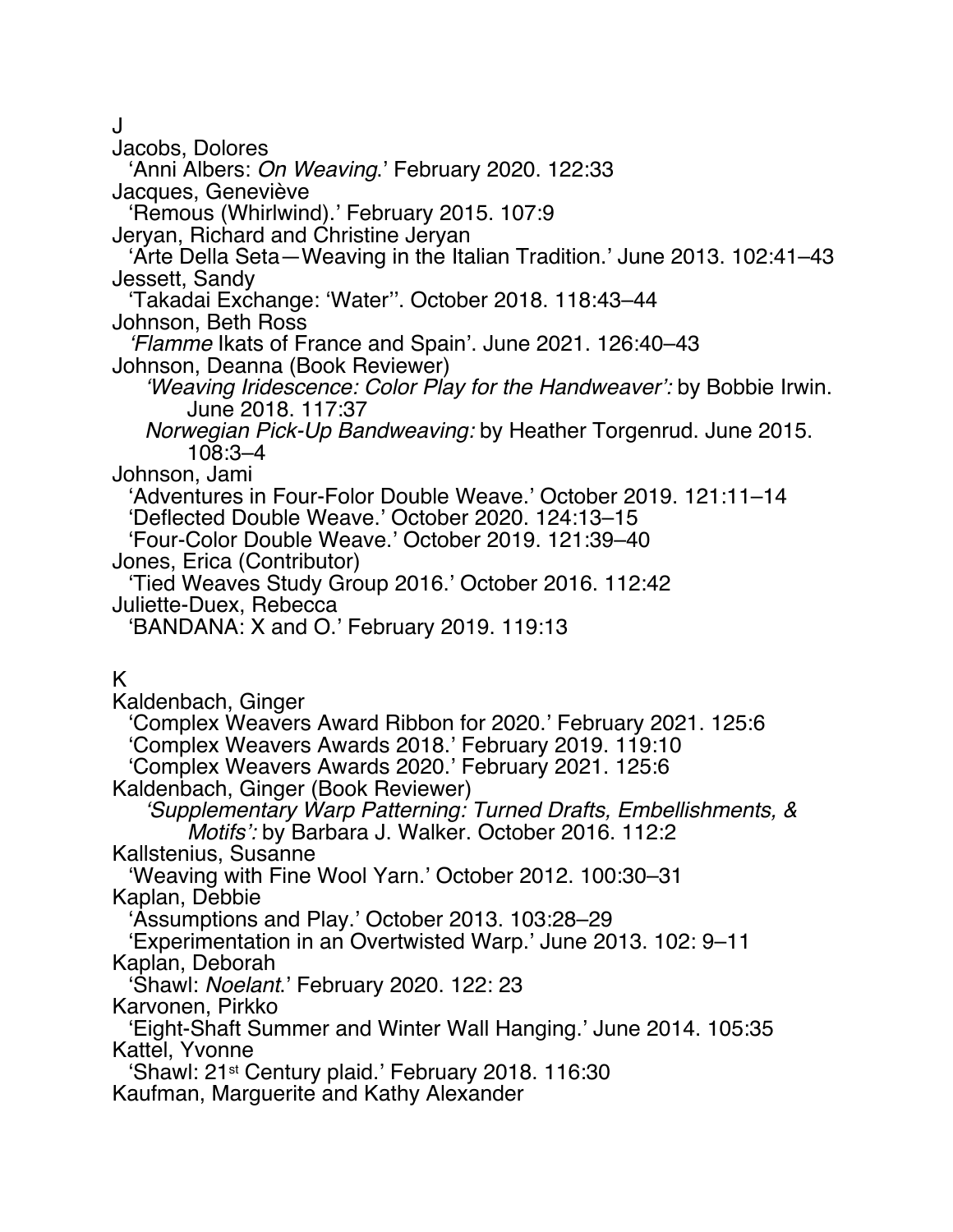'Complex Weavers Seminars 2018.' June 2017. 114:10 Kay, Faulkner 'Tallowood *(Eucalyptus microcorys)*.' February 2016. 110:43 Keates, Bob 'A Simple Method to Design Three- and Four-Color Samitum Woven in Single Four-Tie.' February 2021. 125:29–33 'Creating *Women of the World*.' October 2019. 121:7–10 'PointPaper A new tool for free-form weaving design.' February 2018. 116:16–21 Kelley-Munoz, Kristin 'Sand and Waves.' February 2013. 101:33 Kievit, Sam 'Evening Sunset.' February 2016. 110:23 Killeen, Leslie 'A Complex Weavers Gathering: (You can have one, too).' October 2017. 115:11–14 'A Joyful Collaboration.' October 2013. 103:22–23 'A Logo for Warp and Byte Designs.' February 2013. 101:17 'Announcing CW Southeast Gathering 2019.' February 2019. 119:2 'Black-and-White Drawdown as a Color Placement Tool.' October 2014. 106:8–9 'Inspiration from Silvia Heyden, Artist in the Bauhaus Tradition.' February 2020. 122:40–41 Kirchoff, Scharine 'Kasuri Ikat Hand Towels.' February 2014. 104:31–34 Kitchin, Cindie 'Ginkgo.' February 2014. 104:9 'SCARF: Ancient Iranian Tilework.' February 2019. 119:14 Kolb, Charlene 'Sorbet.' February 2014. 104:9 Kosmerchock, Marcia 'ElasticYarns.' June 2013. 102:26–30 'Pillow.' February 2012. 98:8 Kosmerchock, Marcia and Wendy Morris 'Collapse, Pleat & Bump Study Group.' June 2013. 102:8 Kovnat, Denise 'Pagoda': Scarf - Reeded silk. June 2020. 123:28 Kovnat, Denise Bolger 'Off the Plane: Methods for Creating Collapse Fabrics.' June 2019. 120:40–43 L

Laffler, Linda 'Double Weave or Double Trouble??.' February 2013. 101:29 Laffler, Linda (Book Reviewer)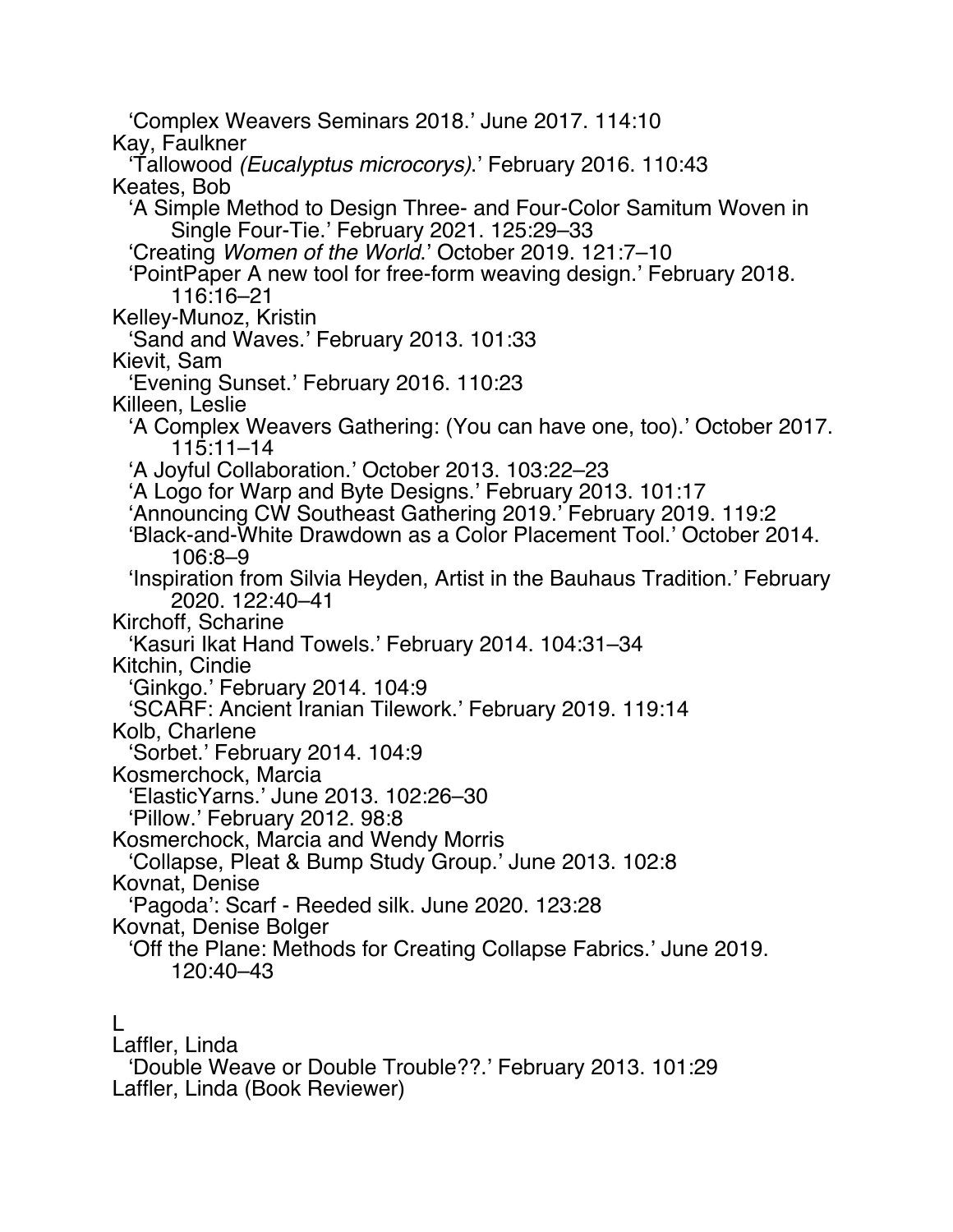*Double With A Twst:* by Marian Stubenitsky. October 2020. 124:2 Laffler, Linda (Contributor) 'Tied Weaves Study Group 2016.' October 2016. 112:42–43 Lamay, Linda 'Crossing Patterns, Crossing Borders.' February 2014. 104:10 Lancaster, Daryl 'Sandstone Layers Jacket.' February 2012. 98:8 Landry, Wendy 'Identity.' June 2018. 117:23 Lavasseur, Joyce 'Ooh La Latte.' February 2014. 104:10 LaVasseur, Joyce 'Viva la Velvet Structure.' October 2013. 103:16–19 Lee, Virginia 'Scarf: shattered squares 16.' February 2018. 116:31 Leininger, Maggie 'Visual Strata-sphere.' February 2013. 101:48–50 Levenson, Maryse (Book Reviewer) *The Twenty-Four Interlacements of Edo Yatsu Gum:* by Rosalie Nielson. February 2012. 98:3 Levenson, Maryse (Contributor) 'Tied Weaves Study Group 2016.' October 2016. 112:43 Levin, Barbara 'Summer Tunic Top.' February 2015. 107:38 Lewis, Erika (Book Reviewer) *Traditional Weavers of Guatemala: Their Stories, Their Lives:* Deborah Chandler and Teresa Cordón. February 2016. 110:4–5 Lewis, Erika C. 'Mac Checks — Patterned Block Double Weave.' February 2013. 101:38 Lucas, Lyn 'Park Weave Tag.' June 2012. 99:6 Lyes, Hedy 'Cowl: Optical illusions.' February 2018. 116:32 Lyles, Hedy 'August in the Bridger Mountains.' February 2013. 101:13 'Fall Feathers.' February 2012. 98:8 'Scarf: *Kilim silk*.' February 2020. 122:24 'Sunset over the Sawtooth Mountains.' February 2015. 107:9 'Variations in Deflected Double Weave.' October 2020. 124:32–33 M

### MacGregor, Ruth

'American Textile History Museum: In Memoriam, With Gratitude.' October 2016. 112:4–5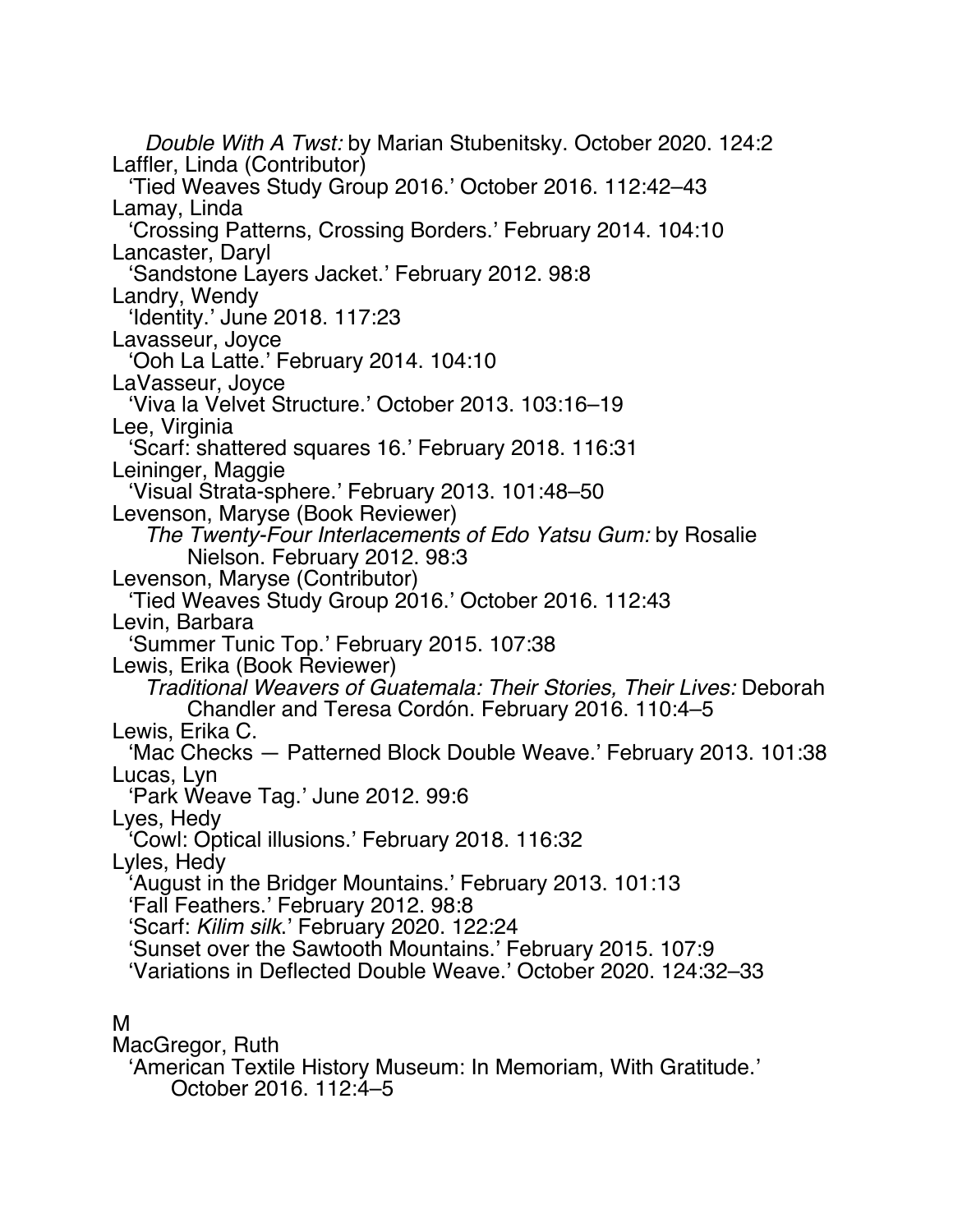'Complex Weavers Library: A Resource for Curious Weavers.' February 2019. 119: 44 'Complex Weavers Seminars 2016: A Few Reflections.' October 2016. 112:7–9 'Crackle Sparkle.' June 2012. 99:24 'Editors Carry the Torch, Then Pass It On.' October 2014. 106:33 'Flax and Linen, an Introduction.' June 2016. 111:3–4 'Pin Loom Takes Flight.' June 2015. 108:11–12 'Sources and Resources: The wonders of archive.org.' February 2016. 110:6–7 'The Wrapper Rap.' October 2019. 121:18 'Weavers' Puzzles'. October 2017. 115:10 'What the CW Website Can Do for You.' June 2019. 120:43–44 MacGregor, Ruth (Book Reviewer) *Ondulé Textiles: Weaving Contours with a Fan Reed:* by Norma Smayda and Gretchen White. October 2018. 118:4 MacIntyre, Barb 'Simplicity?.' October 2013. 103:34–35 MacMorris, Peg 'AFGHAN: Bold Deflections.' February 2019. 119:15 *'Chalice*' stole. February 2017. 113:16 'Designing a Commissioned Piece.' October 2013. 103:24–25 MacMorris, Peg (Book Reviewer) *Master Your Craft: Strategies for Designing, Making and Selling Artisan Work:* by Tien Chiu. February 2017. 113:2 Madden, Linda 'Curves in Double Weave.' February 2013. 101:30 'Four-Color Double Weave.' June 2015. 108:39 Madden, Linda (Contributor) 'Tied Weaves Study Group 2016.' October 2016. 112:43–44 Mansfield, Sue 'Bateman Top Using Cotton-Covered Spandex.' February 2012. 98:42 Mansfield, Susan 'Year-Round Scarf.' February 2020. 122:34–36 Maxvill, Ann 'Princess Dimity Gets a Wake-up Call.' October 2012. 100:15 'Single Two-Tie Woven Shibori.' February 2014. 104:18–19 'Snowpeas in a Park Weave.' June 2012. 99:11 Maxvill, Ann, Contributor 'Sample Exchange The Old-Fashioned Way.' February 2014. 104:42–43 McCallum, Ila 'Bateman Blend Weave 130-4.' February 2015. 107:30–31 McClintock, Deb 'Storing Pattern Above the Warp Line.' June 2013. 102:5–7 McClintock, Deb (Book Reviewer) *Evolution of Textiles Along the Silk Road:* by Feng Zhao. June 2019.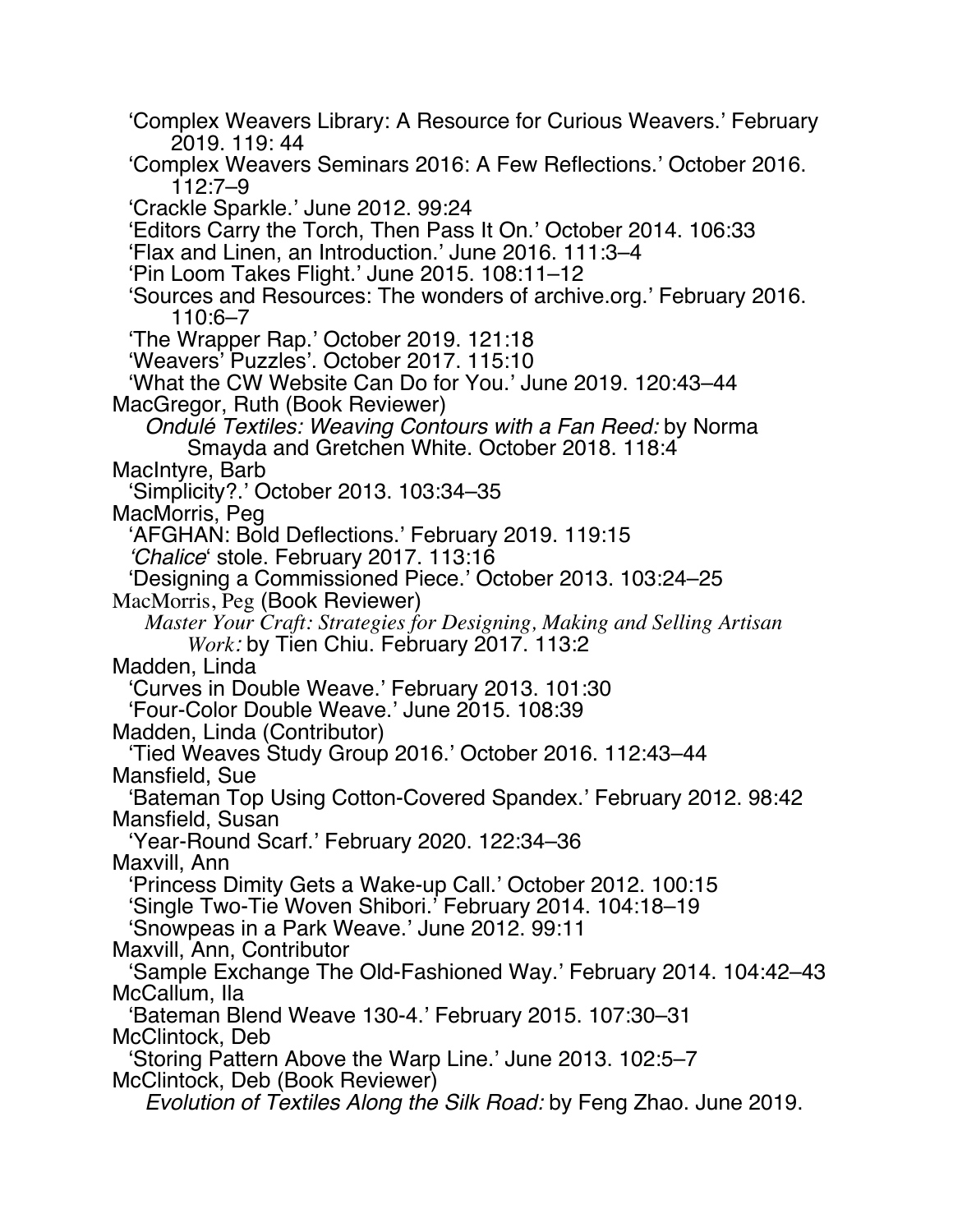120:3

*Roots of Asian Weaving:* by Eric Boudot and Chris Buckley. June 2019. 120:3 *A World of Looms:Weaving Technology and Textile Arts in China and Beyond:* by The China National Silk Museum. June 2019. 120:2 McCown, Dana 'Indigo Alchemy.' February 2012. 98:9 McGeary, Gay 'My Fascination with Fringe.' June 2014. 105:19–22 'My Master Class with David Bender.' October 2012. 100:16–19 'Nine Stars & Soldiers Coverlet.' February 2015. 107:10 'The Rural Pennsylvania German Weaving Primer.' February 2012. 98:26–29 McLaughlin, Molly 'Fireflies and Jellyfish.' June 2018. 117:24 McWilliams, Kay 'Waterlily Braid.' October 2018. 118:35 Meek, Kati 'Bench Adjustments for Short Weavers.' October 2017. 115:6 'From-the-Top Tie-up for my Countermarch Loom.' October 2017. 115:4– 5 Meek, Kati Reeder 'Drawloom for the De-loomed.' February 2016. 110:38–41 *'*Explorations in Dimai'. October 2012. 100:24 'Rhapsody in Flax.' June 2016. 111:12–16 'Visions of Mice Danced in Their Heads.' February 2012. 98:15 Mercer, Barbara 'Zig Zag tea towel.' February 2016. 110:24 Miller, Mary 'Unity': Wall hanging - Cotton. June 2020. 123:29 Moberg, Rachel 'Blue Mist.' February 2016. 110:25 'It Takes a Community...or Almost!.' February 2016. 110:31 Moir, Fiona 'Two snowflake twill scarves.' February 2015. 107:11 Moncrief, Liz *'Manhattan Twilight'.* February 2017. 113:17 Moody, Beryl 'Designing Warps for Interesting Weaving Demonstrations.' June 2014. 105:41–43 Moody, Beryl (Book Reviewer) *Woven Textile Design:* by Jan Shenton. October 2014. 106:5 Moore, Jennifer 'Designing Block Double Weave.' October 2020. 124:3–7 'Parquet Permutations.' June 2018. 117:25

'Rolling Thunder': Wall hanging - Cotton. June 2020. 123:30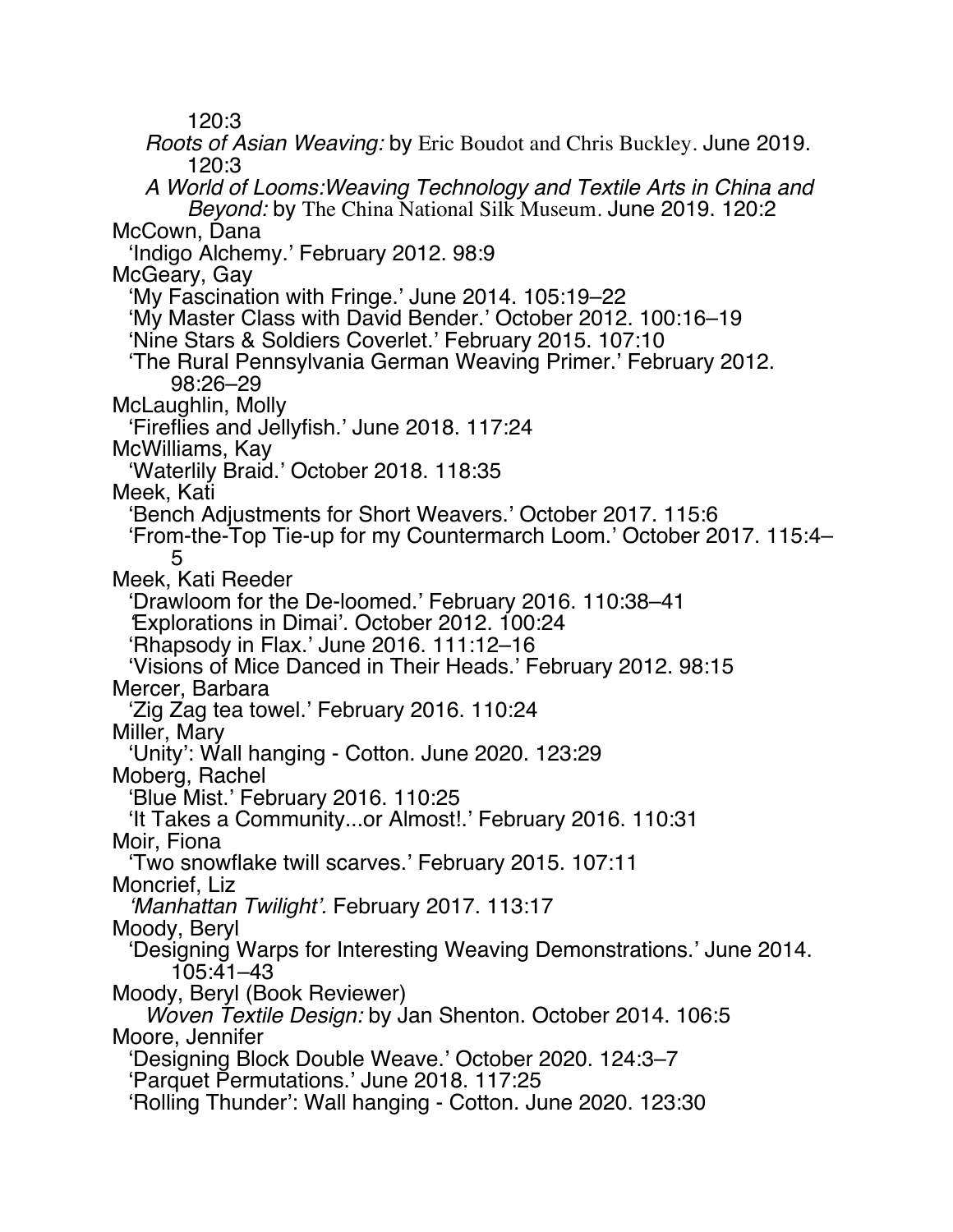Morris, Wendy 'Being the Presenter at a Distance.' October 2018. 118:12 'Making It Mine.' June 2018. 117:26 'Two-way Furrows': Yardage - Silk, merino. June 2020. 123:31 'Weaving Warpwise Pleats.' June 2013. 102:22–25 Morris, Wendy and Marcia Kosmerchock 'Collapse, Pleat & Bump Study Group.' June 2013. 102:8 Morris, Wendy, Stacey Harvey-Brown, Lynn Smetko, Penny Peters (Contributors) 'Remembering Richard Jeryan.' October 2015. 109:3–5 Morse, Barbara 'Sandy Scallop Purse.' February 2014. 104:10 Moss, Jennifer 'Bark.' February 2014. 104:11 Mueller, Nancy 'Summer Snowflake.' February 2012. 98:9 Mullarkey, John 'YARDAGE: Tablet Woven Triptych.' February 2019. 119:16 Mulliken, Leslie 'Sunset Rose.' February 2013. 101:13 Mulloy, Judith 'Sunrise and Window Sash Table.' June 2014. 105:10–11 N Neff, Gwanetha 'Lee's Surrender'. February 2013. 101:14 Neilson, Rosalie 'Butterflies': Wall hanging - Cotton. June 2020. 123:32 'Zigzagging Creek.' October 2018. 118:29–30 Nelson, Barbara 'Keeping It Simple.' June 2012. 99:8 Nemenyi, Sandra 'Table runner and placemats: starry starry night.' February 2018. 116:33 Nicolaisen, Adriane 'Miyaki Shirt.' February 2015. 107:12 Nordling, Sara 'Inspiration Becomes an Obsession.' October 2012. 100:22–23 Norris, Amy (Book Reviewer) *Stubenitsky Code:* by Marian Stubenitsky. June 2020. 123:4 Norris, Amy and Sandra Hutton 'Complex Weavers Award Ribbons.' February 2012. 98:14

### $\Omega$

O'Hara, Sheila

'Birds of a Feather and the History of The Flockettes.' June 2017.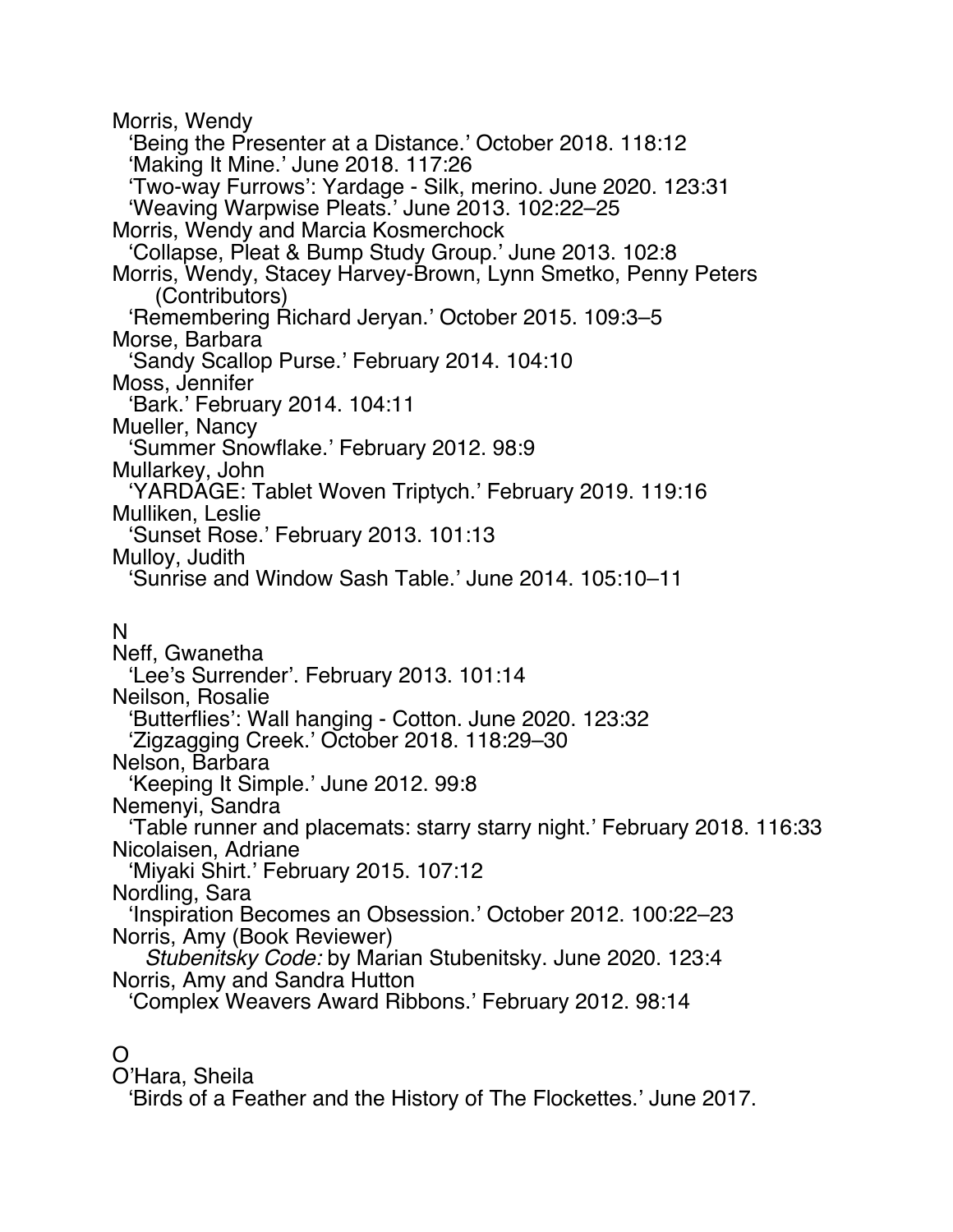114:38–45 'Trash or Treasure.' October 2017. 115:7–9 Olde, Malanie 'Science and 3D Thinking.' February 2021. 125:17–19 Olde, Melanie '3D Interlock Innovations.' October 2021. **127:**9–13 'Hexagonal Cellular Symmetry': Wall hanging - Nylon monafilament, stainless steel. June 2020. 123:33 'Wall Hanging: *Hexagonal Cellular Symmetry.'* February 2021. 125:8 Olson, Heather 'WriggleRoom.' June 2013. 102:31 Orgren, Sally 'Franz Donat Towels.' October 2015. 109:40–41 'Quad Axial Weaving.' February 2021. 125:20–23 Orgren, Sally (Book Reviewer) *4-8 ... Weave!:* by Margaret Coe. October 2013. 103:3–4 *Threads That Move: Proceedings of the Second International Conference on Braiding:* Edited by Shirley Berlin and Ruth MacGregor. June 2014. 105:3 Osgood, Marilyn 'Swedish Lace Study.' October 2012. 100: 36–37 Osten, Fran 'Double Vision: New Insight.' February 2013. 101:36–37 Osten, Frances 'Eureka! A Gold Mine of Color Blends.' June 2015. 108:41–42 ouellet, Jocelyn 'Scarf in turned samitum.' February 2018. 116:34 P Palme, Diane 'Expanding M's and O's to Create Dimensional Fabrics.' February 2015. 107:39–40 Parks, Beth 'Developing Single Huck Lace Fabric.' October 2012. 100:35–36 'Difference in Shrinkage.' June 2013. 102:12–13 Parks, Beth-Anna (Contributor) 'Sample Exchange The Old-Fashioned Way.' February 2014. 104:43 Peck, Nancy 'Braided Twill Vest.' February 2015. 107:41 'Two-Tone Twill Jacket.' February 2012. 98:34 Peters, Penny 'Multiple Tabby Explorations.' October 2015. 109:25–26 Peters, Penny and Wanda Shelp 'Bateman Study Group.' June 2012. 99:4 Peters, Sue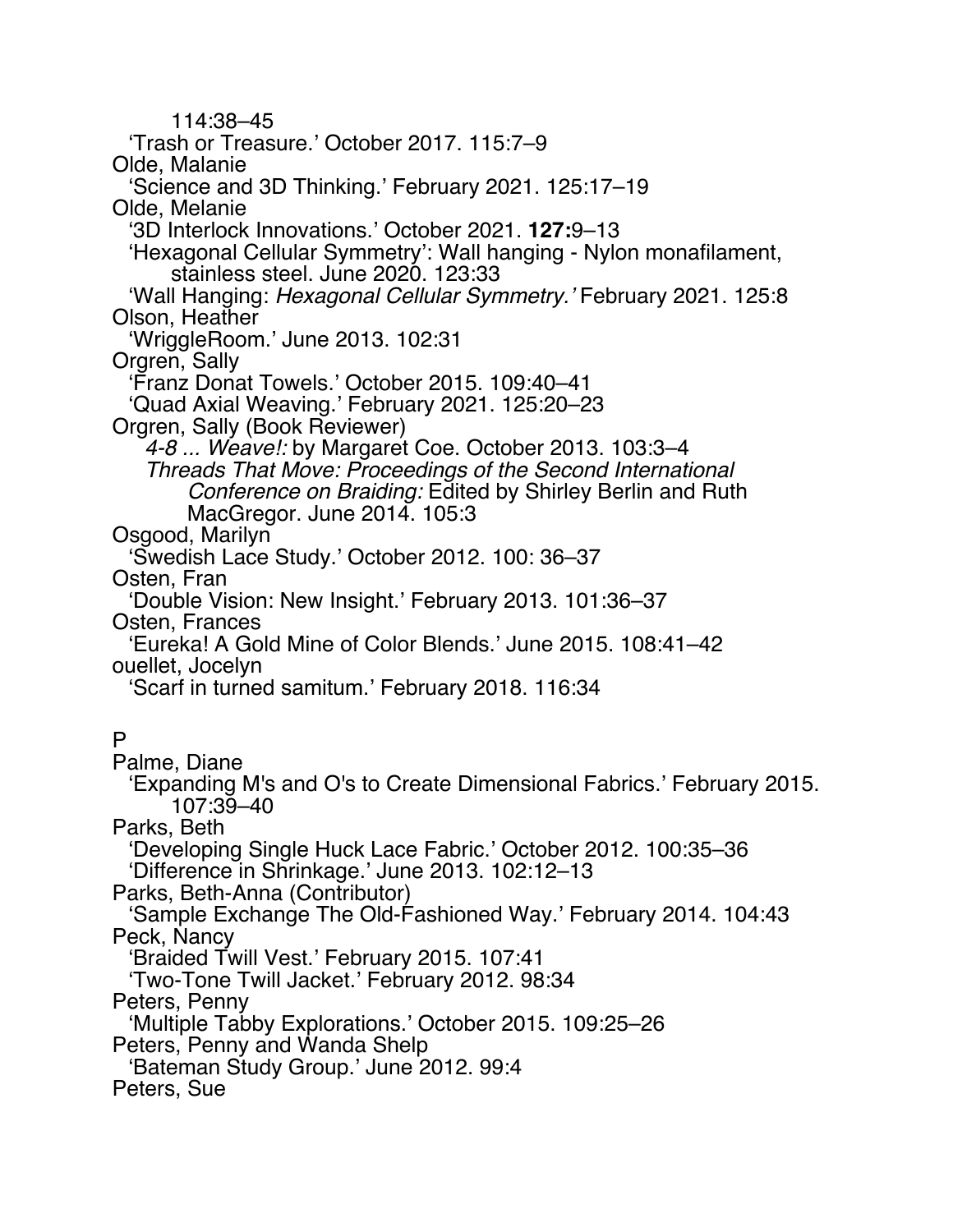'Not Quite Park Weave.' June 2012. 99:12 Pflueger, Mary 'Bertha Gray Hayes's Posey Patch'. October 2018. 118:20 'Taming the Virus.' June 2020. 123:3 R Reid, Ginette 'FABRIC: Untitled.' February 2019. 119:17 Reppen, Grete 'Double Weave with One Layer in Weft Shibori.' October 2014. 106:16–17 'Silk Scarf and Samples with Do'nuts'. October 2012. 100:27 Reppen, Grete E. 'An Experiment in Fine Silk.' October 2013. 103:26–27 Richardson, Debbie 'UK Complex Weavers Study Days: London, November 2018.' February 2019. 119:6–8 Robards, Joyce 'Faux Ikat Silk Scarf.' February 2012. 98:10 Robards, Joyce (Contributor) 'Sample Exchange The Old-Fashioned Way.' February 2014. 104:43–44 Robbins , Hicken, Joanne (Book Reviewer) *Weaving Innovations from the Bateman Collection:* by Robyn Spady, Nancy A. Tracy and Marjorie Fiddler. 111:2 Roche, Mary 'Nora's Shamrock.' February 2012. 98:10 Rockwell, Susan 'Double Weave Picnic Linens.' February 2014. 104:11 Roehrs, Hanna 'Table Runner: *Tangerine Dream*.' February 2020. 122:25 Roig, Kathie 'Mountain Spring.' February 2015. 107:12 Ronan, Ruth 'Cat Eyes.' February 2016. 110:26 Rose, Belinda 'Lock Up Your Colours: Colour Reduction by Optimisation in Photoshop.' June 2012. 99:40–44 Ross, Carla 'SCARF: Snowflake Twill.' February 2019. 119:18 Rude, Sandra 'Compass Rose.' February 2016. 110:27 'En Pointe.' February 2014. 104:12 'ITAB: International TECHstyle Art Biennial.' February 2013. 101:50 'The Sea In My Dream.' June 2018. 117:27 'Using RepperTM for Jacquard Design.' February 2013. 101:50–51 Rude, Sandra (Book Reviewer)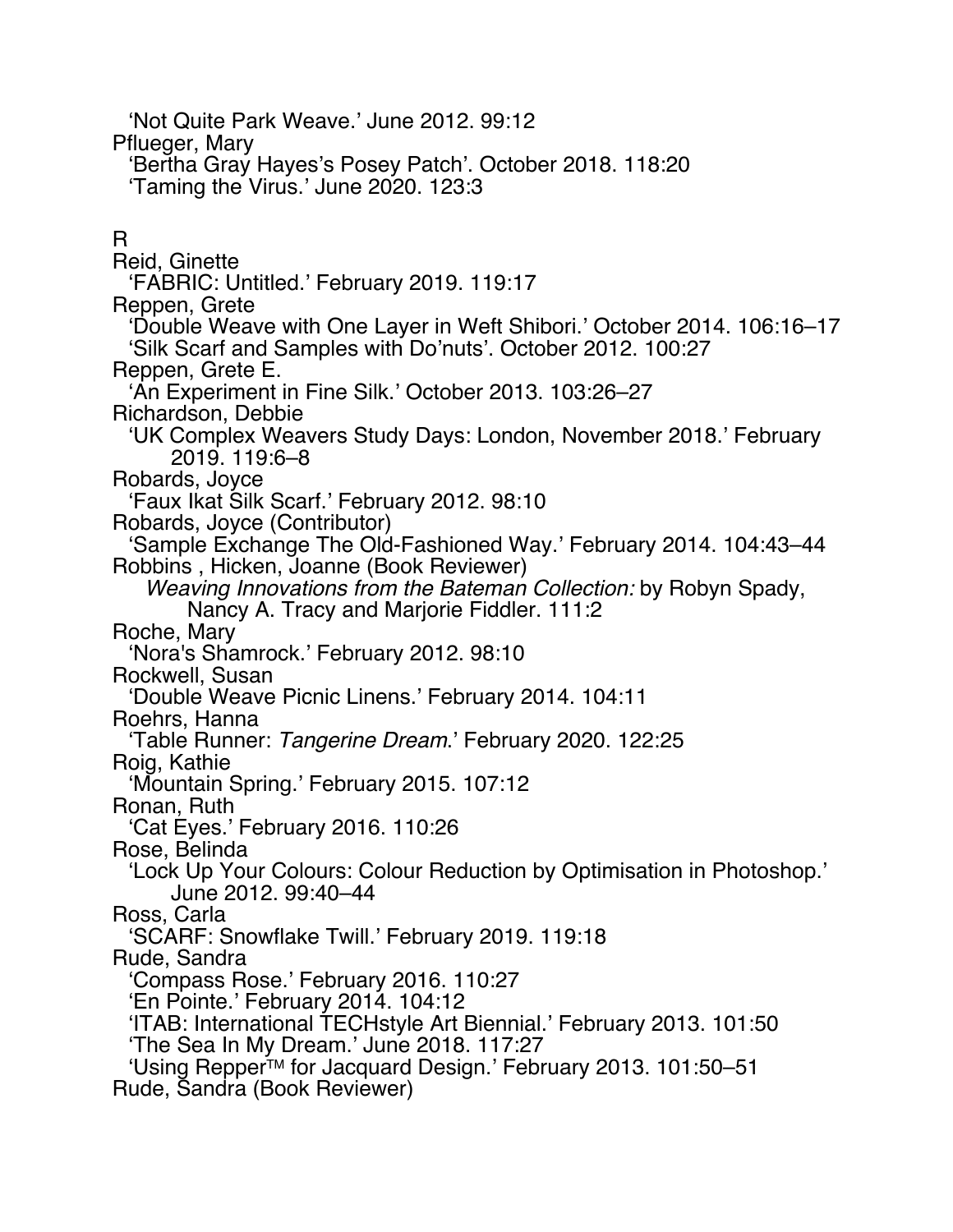*Weaving with Echo and Iris:* by Marian Stubenitsky. June 2014. 105:2 Ryeburn, Jo Anne

'Twill Block Scarf.' February 2012. 98:39

S

Sandoz, Helen

'Tips & Tricks: Magic Heddle Board.' June 2019. 120:5 Schickli, Laura

'Liftplans and Drawlooms.' February 2020. 122:9–11

Schlein, Alice

'A Double Twill Sample Blanket for Jacquard.' February 2017. 113:43–44 'A Double Weave Diary.' February 2021. 125:23–27

'A Weaving Gift.' June 2020. 123:9

'Double Twill for Dobby Looms.' October 2017. 115:17–22

'Dubious Alphabet.' June 2018. 117:28

'My Favorite Crepe Design Method.' February 2013. 101:47–48 'Pink Harlequin.' June 2018. 117:29

'Two Minutes of Weaverly.' February 2013. 101:51–52

A Double Twill Sample Blanket for Jacquard. February 2017. 113:43–44 Schneider, Angela (Book Reviewer)

*An Exaltation of Blocks:* by Rosalie Neilson. October 2017. 115:3 Schu, Jenny

'In Progress.' February 2015. 107:13

Schultz, Linda

'Double Weave Lessons.' October 2020. 124:20–21

'Extended Block Design with Tessellations.' October 2020. 124:8–10 Schurch, Charlene

'Ikat in the Square.' February 2014. 104:24

Sennott, Jenny

'Playing in the Shadows.' February 2012. 98:33

Shae, Katlin

*'*The Math That Makes Us*'.* February 2017. 113:18

Shanks, Rebecca

'Textiles in Japan: A Travelogue, June 2013.' February 2014. 104:15–17 Shanks, Rebecca (Book Reviewer)

*Hex Weave & Mad Weave: An Introduction to Triaxial Weaving:* by Elizabeth Lang-Harris and Charlene St. John. October 2014. 106:2–3

Shelp, Wanda

'Complex Weaver's Journal - Then and Now.' October 2012. 100:9 'Monograph 36–Blend Weaves.' October 2015. 109:20–22

'What I Learned After Weaving My Park Weave Sample.' June 2012. 99:15–18

Shelp, Wanda and Penny Peters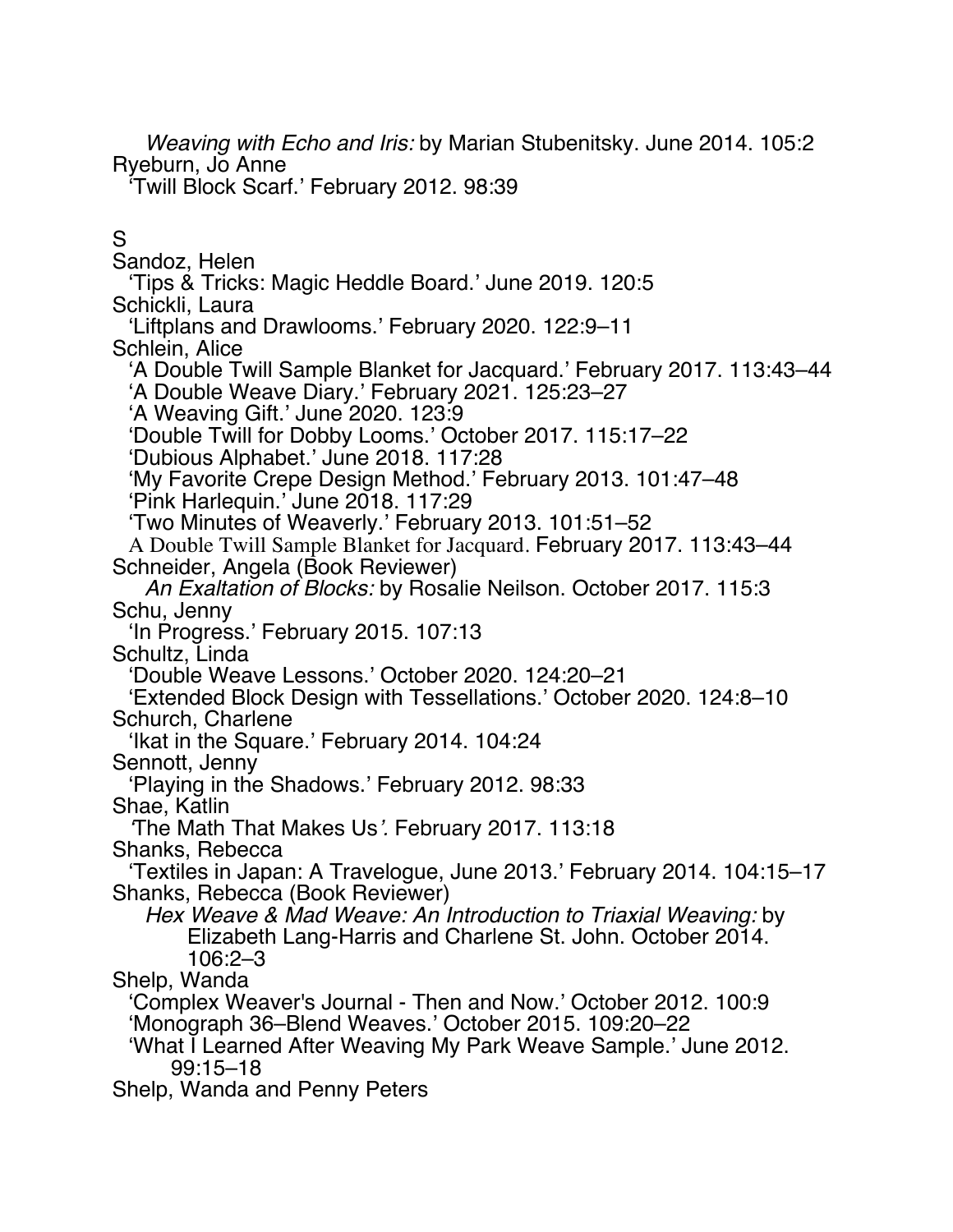'Bateman Study Group.' June 2012. 99:4 Shiffrin, Nancy 'SCARF: Untitled.' February 2019. 119:19 Silver, Deborah 'On Creativity During the Pandemic.' June 2020. 123:5–8 'Planning the Revolution.' June 2018. 117:30 'Split-Shed Double Weave.' February 2021. 125:13–16 'Sunrise Over the Flats': Wall hanging - Cotton and wool. June 2020. 123:34 'WALL HANGING: Planning the Revolution.' February 2019. 119:20 Simmons, Mawusi Renée 'Crackle Silkphony Scarf III - Rondo.' February 2016. 110:28 Simpson, Janney 'Further Experimentation with Sakiori.' February 2017. 113:32 *'Layers*' scarf. February 2017. 113:19 'New Variations for Deflected Double Weave.' June 2021. 126:15–18 'Scarf: Upon my shoulders.' February 2018. 116:35 Smayda, Norma 'Desert Flower.' June 2018. 117:31 Smayda, Norma (Book Reviewer) *Frances L. Goodrich's Brown Book of Weaving Drafts:* by Barbara Miller with Deb Schillo. June 2015. 108:2–3 Smetko, Lynn '"It's My Party"— An Etching'. February 2013. 101:14 'Au Naturel Scarf.' February 2012. 98:11 'Bumberet, Crepe Weave and Borders.' June 2020. 123:16–20 'Cully Chasselas Shawl.' February 2012. 98:10 'Equinox.' February 2015. 107:13 'Focus on Woven Resist.' February 2014. 104:18 'No Secrets.' June 2018. 117:32 'Park by Presets.' June 2012. 99:13–14 'Shawl: Espresso lace.' February 2018. 116:36 'Tips and Tricks Treadling the Threading.' June 2017. 114:4–5 Smith, Dottie (Coordinator) 'The 24 More or Less Study Group.' October 2019. 121:37 Smith, Mimi 'Crackle Trials.' June 2012. 99:22–23 'Summer Breeze.' February 2012. 98:41 Somerstein, Amy 'Gray Blazer.' February 2015. 107:33 Sosnowski, Kathy 'Wedding Blanket.' February 2014. 104:12 Spain, Myrtelle 'Transcendence.' February 2014. 104:12 'Vibration.' February 2016. 110:29 Spangler, Christine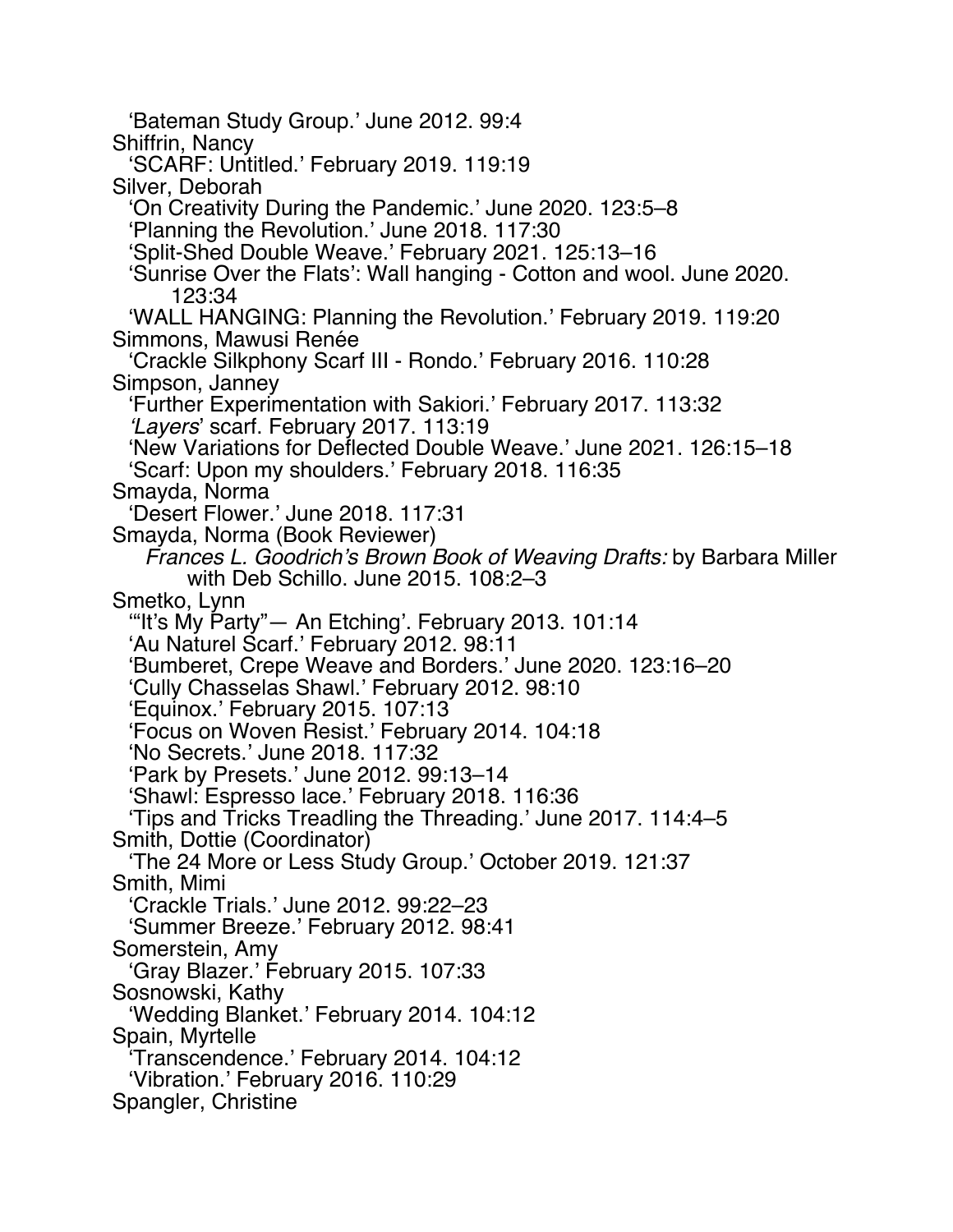'Pixilated Forest.' February 2013. 101:52 Staff-Koetter, Sandra 'Clothes Make the Man.' February 2015. 107: 36–37 Stehle, Ursula 'Joan of Arc: an Essay in Double Weave Pick-up.' October 2019. 121:15– 17 Steiner, Jeanne Schenk 'Parallel.' February 2013. 101:14 Stewart, Dorothy 'Complex Weavers Award Ribbon for 2016.' February 2017. 113:10 Stewart, Pat 'Constructing Compound Weave Structures Using ArahWeave.' June 2017. 114:30–34 'Deflected Double Weave Mimicking Plaited Twill.' June 2018. 117:2–7 'New Indexes for Complex Weavers Journal.' October 2013. 103:8–9 'Searching for Hidden Stitchers.' June 2014. 105:25–29 Stollnitz, Janet 'Ode to Cynthia IV.' February 2012. 98:11 Stossel, Eva 'Echo Weave Scarf in Pastel Colors.' February 2014. 104:13 'Gebrochene to Echo.' October 2012. 100:26 'Lampas and Moorman Inlay Pillow.' October 2018. 118:26–27 'Turned Taqueté scarf.' February 2017. 113:20 'Weft-faced Ikat.' February 2014. 104:36–37 Stovall, Sharon 'The Beauty of a Well-Worn Coverlet.' June 2014. 105:11–12 Stubenitsky, Marian 'Extended Deflected Double Weave.' October 2020. 124:11–13 'Multi-Color Double Weave in a Different Way.' February 2013. 101:24–25 Swenson, Barbara 'From Butterflies to Snowflakes.' June 2012. 99:21 T Tardy, Vicki 'Ripples on the Water.' February 2016. 110:30 Taylor, Susie 'Untitled (W17 BW Stripes X).' June 2018. 117:33 'Woven Origami.' October 2014. 106:20–22 Thompson, Anita 'Pug Tones.' February 2012. 98:12 Thompson, Marjie 'A Little-Known Complex Weavers Fund.' June 2015. 108:25–26 'Car Curtains.' October 2018. 118:24–25 'Table runner: Diamonds.' February 2018. 116:37 'Takadai Sample: 'Water''. October 2018. 118:42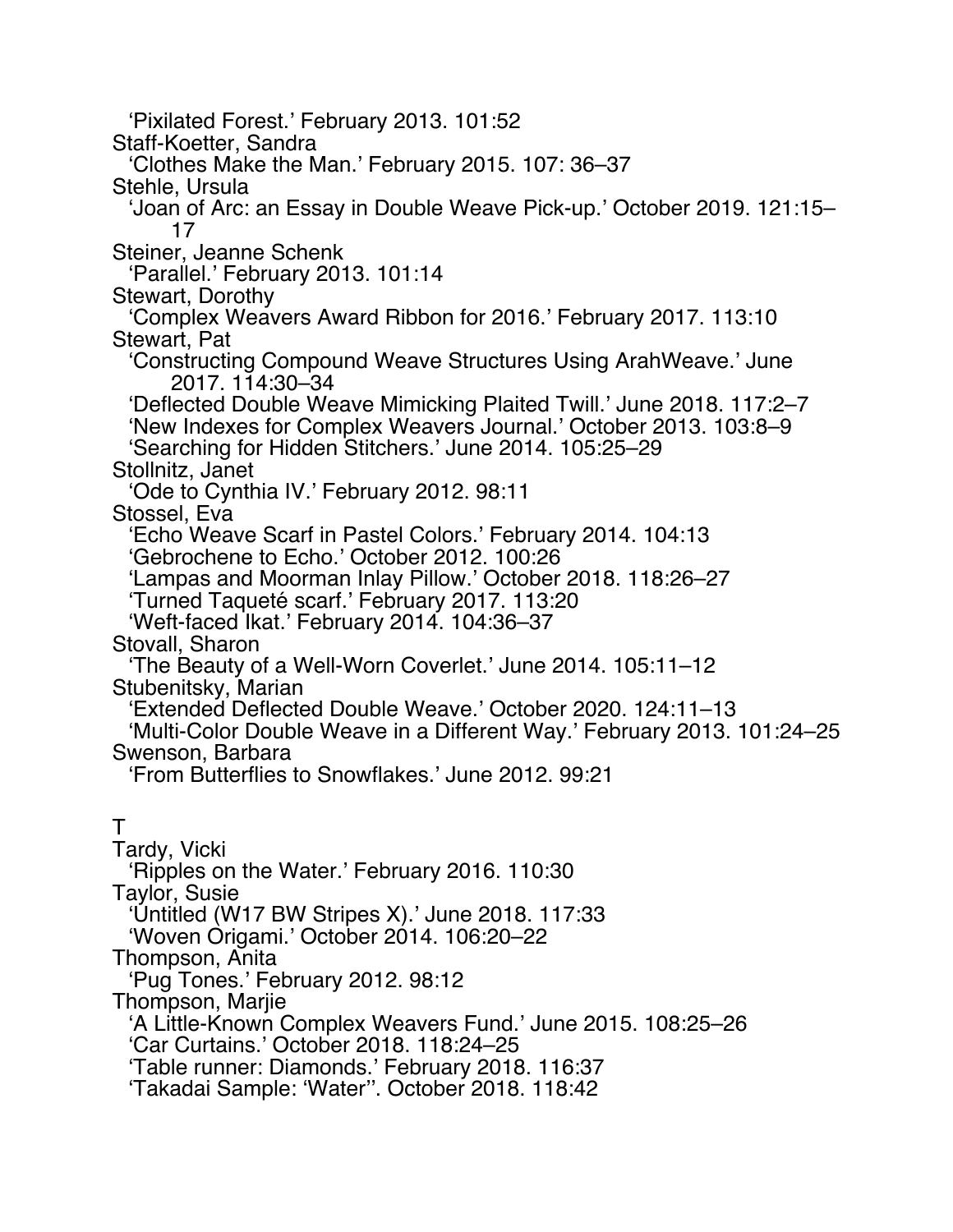'The Angels: Or how I became known for variations on a design.' October 2015. 109:43–44 'We are 33!! A Brief History of Complex Weavers.' October 2012. 100:6 Thompson, Marjie for Paddy Bakker 'A Cushion for Sarah.' February 2012. 98:30 Thomson, Susan 'Gunta Stölzl, Bauhaus Master.' February 2020. 122:32 Toole, Anie 'Tropicamour, Anne-Marie Groulx's First Two Solo Shows'. October 2018. 118:6–8 Topper, Darcy 'Pillow: *Autumn Hosta - on the Verge of Slime*.' February 2020. 122:26 Totten, Dianne 'Crimp Cloth.' February 2014. 104:28–29 'Transitions.' February 2013. 101:15 Town, Martha *'*Congratulations & Thank You Mr. Finkel'. 98:12 Town. Martha 'Wrap: *Not a Wallflower Anymore*.' February 2020. 122:27 Towsley, Jan 'Nightline.' February 2012. 98:12 Tregeagle, Jeanette 'Scarf.' February 2020. 122:28 Tuenge, Teena 'Limited Means, Unlimited Results.' October 2012. 100:42–44 'TABLE RUNNER: Foliage with Iris.' February 2019. 119:21 Tunnicliffe, Liz (Contributor) 'Tied Weaves Study Group 2016.' October 2016. 112:44 Turner, Deb 'Occident meets Orient.' February 2015. 107:14 'Sash.' February 2013. 101:15 'Scarf: Lub dub.' February 2018. 116:38  $\mathbf{U}$ 

Underwood, Mary 'Beriau in the Basket: A New Sampling Group Arrives.' June 2014. 105:23–24 'Ms and Os for Bériau.' June 2016. 111:43–44 'The Oscar Bériau Study Group.' June 2019. 120:31 'Time Travel with the Bériau Study Group.' June 2019. 120:32–39

Usher, Beverly (Software Reviewer)

*Colour Handling in Fiberworks:* by Brenda Gibson. June 2021. 126:3 Usher, Melodie

'Trio of scarves: *Weaving is my DNA - DNA is my weaving*.' February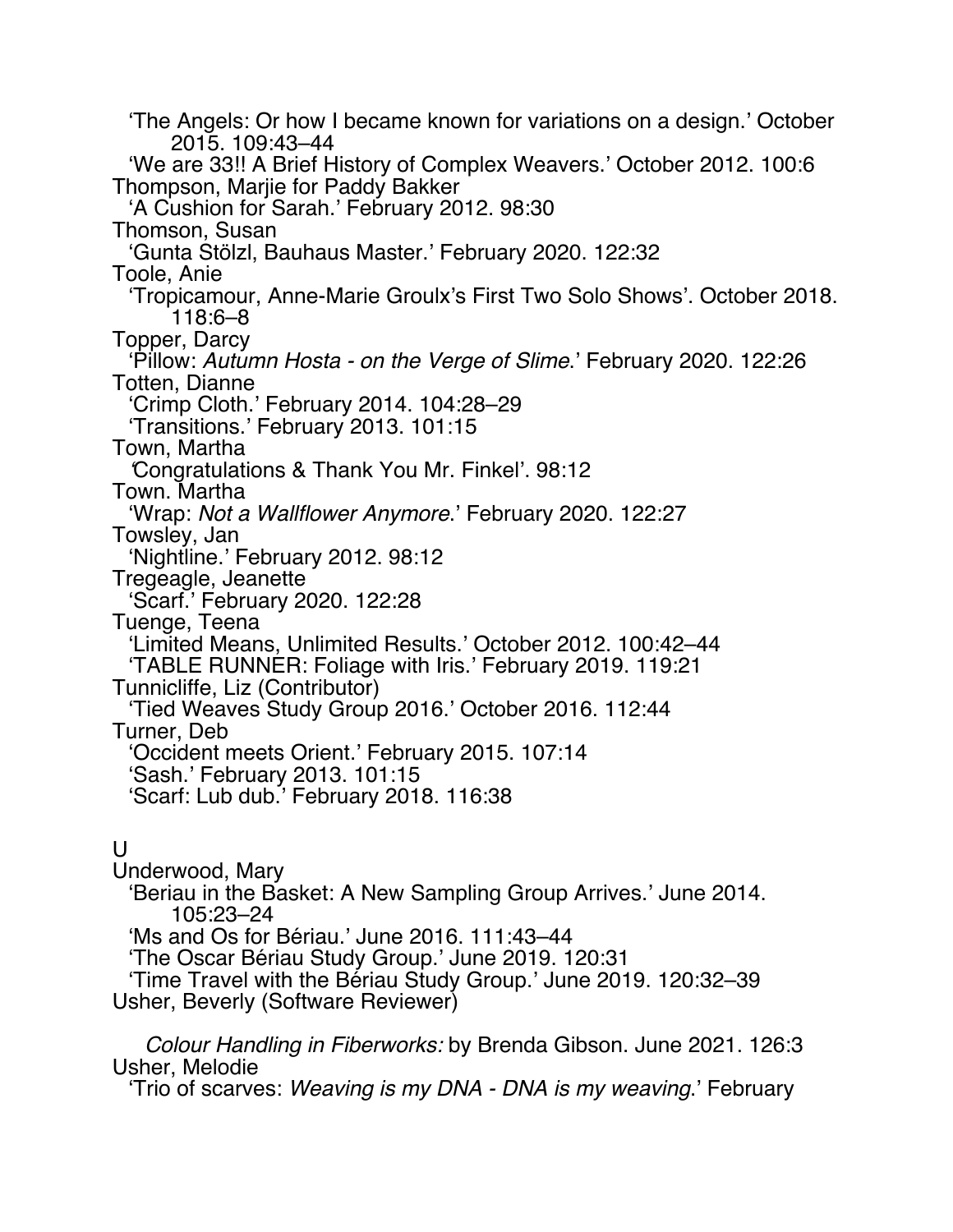2020. 122:29

#### V

Van der Wel, Marjolyn 'Dyeing Sixteen Colors in One Go.' October 2015. 109:6–9 'Tejido Huave and Three-Shaft Damask.' October 2013. 103:42–44 van Duijnen, Alice 'A Journey with Anni'. October 2014. 106:29–33 'Anni Albers Wall Hangings: *Black White Yellow,* a Structural Analysis.' June 2020. 123:10–15 'Double Weave Study Group.' October 2020. 124:11 'Jacket in Deflected Double Weave.' February 2013. 101:23 Vandermeiden, Jette 'Aged in Oak.' February 2014. 104:12 'Maple *(Acer)*.' February 2016. 110:44 'Pseudo-Damask on a Double Harness Loom.' February 2021. 125::34– 39 'Skillbragd, Smålandsväv, Threaded Opphämpta.' February 2012. 98:16– 18 Vandermeiden, Jette and Anita Caldwell 'The Little Loom that Could: Converting a Table Loom to a Drawloom.' February 2015. 107:17–20 VanderWel, Marjolyn 'Lines and Stripes.' June 2012. 99:30–31 Verral, Jennifer 'Deflected Double Weave.' October 2020. 124:16–18 Viada, Laura ' Meditative Weaving: Pick-Up & Other Tedious Joys'. February 2012. 98:44–45 Visman, Miles 'The Space between Randomness and Order.' June 2015. 108:27–32 von Tresckow, Sara 'Fabric Structure as Drawloom Pattern.' February 2012. 98:22–23 'Knotted Pile—and How Is This Complex?.' June 2013. 102:34–36 'Properties of Hemp and Linen for Handweavers.' June 2016. 111:5–8 von Tresckow, Sara (Book Reviewer) *Digital Jacquard Design:* by Julie Holyoke. June 2014. 105:4 *Interwoven Globe: The Worldwide Textile Trade, 1500–1800:* edited by Amelia Peck. October 2014. 106:4 W Wakefield, Dannetta "Penny"

'Deflected Double Weave.' February 2013. 101:20–21 Walker, Barbara

'Dyad.' February 2013. 101:15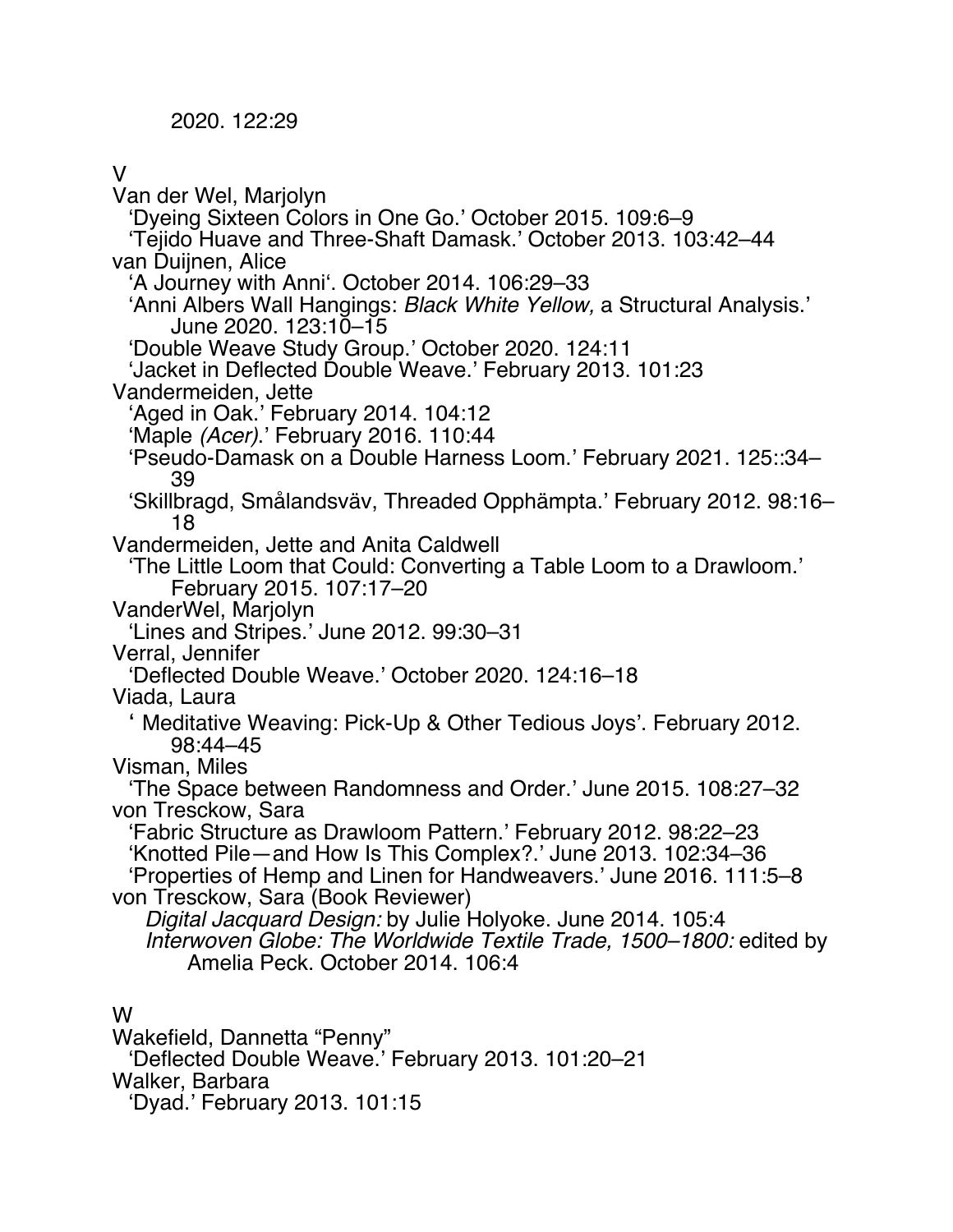'Lodgepole Cycle.' February 2014. 104:14 Walker, Barbara J. 'A Cross-Country Collaboration.' February 2020. 122:4–8 *'*A Ply-Split Advancing Twill Belt'. October 2012. 100:11 'An Ancient Computer Has Its Place.' October 2014. 106:7 'Black + White: A Profile Design Tool.' June 2015. 108:9–10 'Color Play: Designing Ply-Splitting Cords.' October 2014. 106:9–12 'Interpreting Passementerie Galons in Ply-Split Darning.' June 2017. 114:13–16 'Paracas.' June 2018. 117:34 'Sea and Sand.' October 2018. 118:39 Walker, Barbara J. (Book Reviewer)*rs:* by Musée des Arts Décoratifs, Paris. February 2018. 116:2 *Designa: Technical Secrets of the Traditional Visual Arts:* by Adam Tetlow, Daud Sutton, Lisa DeLong, Phoebe McNaughton, David Wade and Scott Olsen. February 2016. 110:4 Walsh, Lyn 'Copper and Verdigris.' February 2012. 98:13 Warner, Kathy 'Spring 2018: 'Water''. October 2018. 118:37 Warner, Kathy (Coordinator) 'Kumihimo Study Group.' October 2018. 118:29 Weidert, Bonnie 'A Coverlet for Today.' June 2014. 105:15–17 Whale, Lorraine ''Measuring Your Beat When It Really Matters''. October 2021. 127:4–7 'How to Measure Warp Tension.' June 2021. 126:19–22 Whipple, Lillian 'Seasons of My Soul Or: The One that Wasn't Accepted'. October 2018. 118:5 'Wacky Windows.' October 2018. 118:27–28 Whipple, Lillian A. 'Feathers.' February 2013. 101:16 'Personalized Yoga Mats and Pillows.' June 2017. 114: 11–12 'Star Wars Cloak and Dress.' October 2012. 100:33–34 Whitehead, Anne 'Braid Exchange: 'Water''. October 2018. 118:40 'Water—In All Its Guises.' October 2018. 118:36 Whitehead, Debra 'Summer and Winter Game Bags.' June 2014. 105:18–19 Wilkinson, Carol 'Patterns with a History.' October 2015. 109:42–43 Willcock, Lesley 'Design for Weave: An Unusual UK Workshop.' June 2021. 126:6–7 'Double Weave for a Waistcoat.' October 2020. 124:19–20 'Flame Jacket.' February 2012. 98:35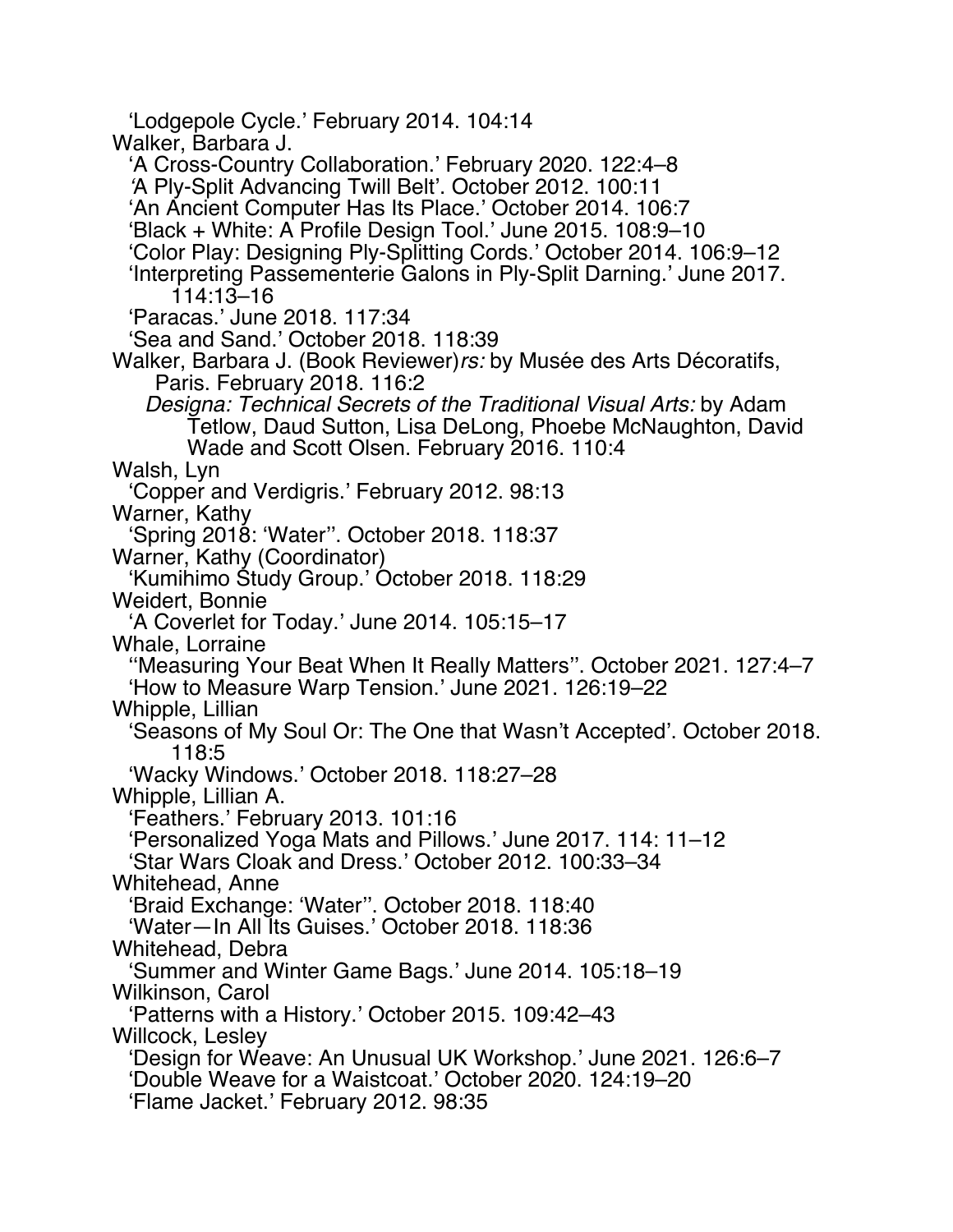'Four-Colour Double Weave: A Personal Journal.' February 2019. 119:23–26 'Tuscan Sunset.' June 2018. 117:35 Williams, Cynthia 'Tied Double Weave.' February 2013. 101:39 Williams, Jean 'Borrowing and Learning from Heritage.' February 2012. 98:31 Willson, Ellen 'Summer Gold Scarf.' February 2013. 101:16 Wilson, Catharine 'In Memory of Ingrid.' October 2019. 121:37–38 'Reflections on a 15th Century Textile.' October 2014. 106:37–38 Wilson, Catherine 'SCARF, HANDBAG, AND CHANGE PURSE: Hidden Evergreens.' February 2019. 119:22 Wilson, Maureen 'Scarf.' February 2014. 104:14 Wilson, Meg 'Beyond Plain Weave Garments Study Group.' February 2015. 107:30 'My Favorite Bateman Weaves.' October 2015. 109:29–30 'Park Weave 91-7 in Multiple Colors!.' February 2012. 98:43 'Summer Top: Easy and Fun.' February 2015. 107:44 Wilson, Meg (Book Reviewer) *Contemporary International Tapestry:* by Carol Russell. October 2015. 109:9 Wilson, Susan 'Multi-shaft Classic Crackle with an Unbalanced Tieup.' June 2012. 99:19–20 Wilson. Catharine 'Scarf: *Mystical Dragons*.' February 2020. 122:30 Winslow, Heather 'Scarf: Montana.' February 2018. 116:39 Wooten, Carol *'*A Vision Looming 2'. February 2012. 98:13 'At Peace': Scarf - Bambu 12, rayon ribbon. June 2020. 123:35 'Kudos to Janet.' February 2014. 104:14 'Napa Valley Vineyard.' June 2018. 117:36 Wright, Theo 'From the Inbox: Truchet Revisited.' October 2015. 109:2 'No Colour No Contrast.' June 2021. 126:8–14 'Out of Synch.' June 2019. 120:24–30 'When Waves Collide.' February 2017. 113:6–9

Y

Yale, Louise